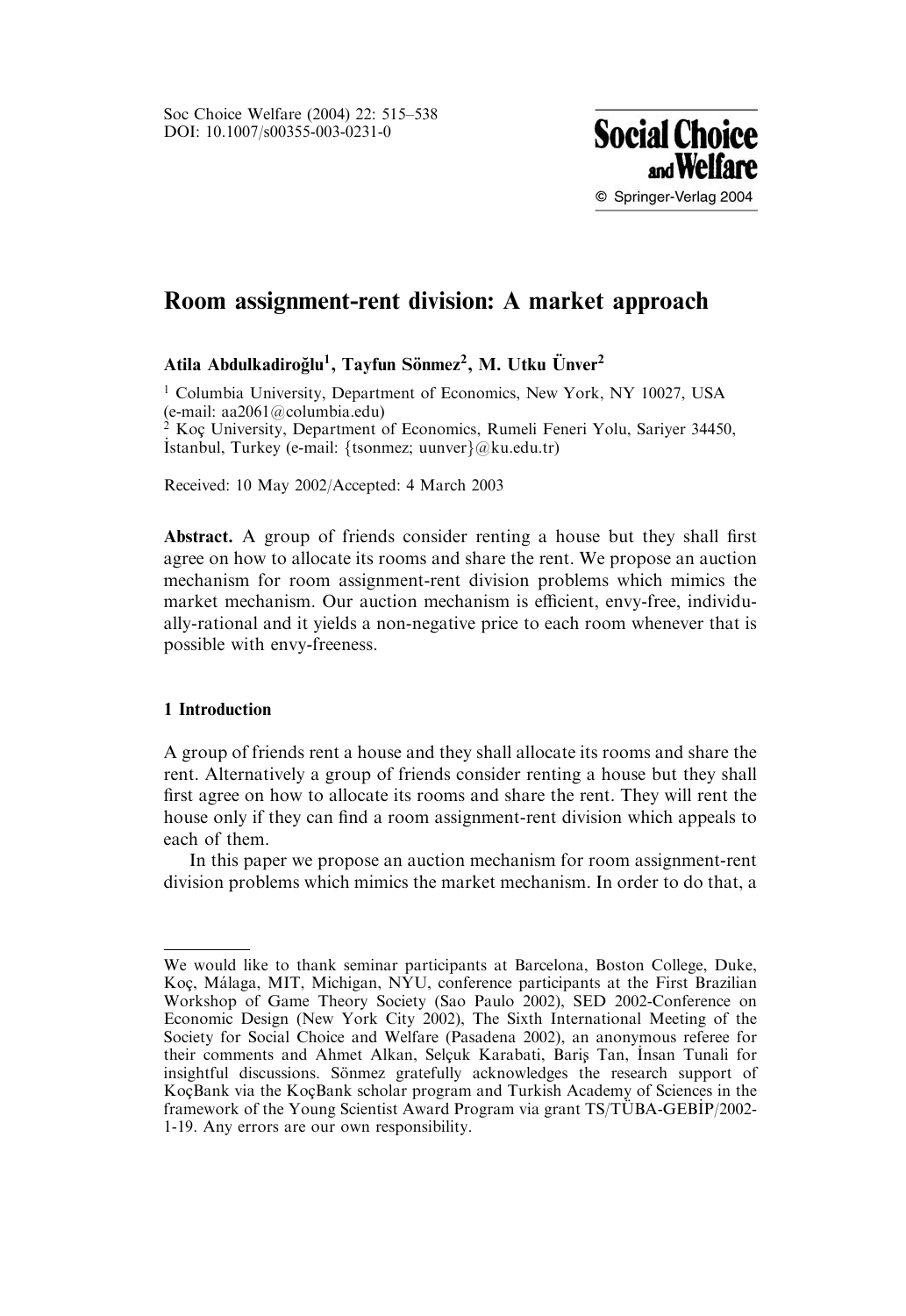key first step is formulating a notion of an overdemand. A well-known result in discrete mathematics *-Hall's Theorem*- provides an important hint concerning how this shall be done. Hall's Theorem suggests that the room market clears at price  $p$  if and only if for any group of agents the number of different rooms collectively demanded by the group is no less than the size of the group. Motivated by Hall's Theorem, Demange, Gale and Sotomayor (1986) define a set  $Q$  of objects to be *minimally overdemanded* at price  $p$  if (i) the number of agents demanding only objects in  $O$  at price  $p$  is greater than the number of objects in  $Q$  and (ii) no strict subset of  $Q$  has the same property. Demange et al. (1986) introduce this notion in the context of a closely related two-sided matching market and for their purposes it is sufficient to find an arbitrary minimally overdemanded set of objects. We, on the other hand, need to construct the entire set of overdemanded rooms and merely considering minimally overdemanded sets do not suffice. We iteratively apply Demange, Gale and Sotomayor idea in order to find the *full set of overdemanded* rooms.

Once the full set of overdemanded rooms is formulated the rest is an application of the well-known tâtonnement procedure: We initially set the prices equal and find the full set of overdemanded rooms. If it is empty then the procedure stops, each agent is assigned a room in her demand and she pays an even share of the rent. Otherwise we continuously increase prices of all rooms in the full set of overdemanded rooms and continuously decrease prices of remaining rooms such that

- (i) prices of all rooms in the full set of overdemanded rooms are increased at the same rate,
- (ii) prices of all remaining rooms are decreased at the same rate, and
- (iii) summation of prices stay constant at rent.

(Note that unless the full set of overdemanded rooms consists of half of the rooms, the rate of increase in prices of overdemanded rooms is different than the rate of decrease in remaining rooms.) At each instant the full set of overdemanded rooms is calculated using the updated prices and the price of a room increases at a given instant if and only if the room is overdemanded at that instant. The procedure stops when the full set of overdemanded rooms is empty, each agent is assigned a room in her demand and she pays the final price of her assignment. We refer to this tatonnement procedure as the *con*tinuous-price auction.

The only instances that are crucial in the continuous price auction are those when some agent's demand set changes. It is only at those instances the full set of overdemanded rooms may change. We can analytically derive these instances using individual valuations and this observation allows us to formulate an equivalent *discrete-price auction*.

While our auction is dynamic, to be realistic for its real-life consumption it is more appropriate to interpret it as a sealed-bid auction where each agent reports her valuations for the rooms and a computer determines a room assignment together with a rent division via our auction.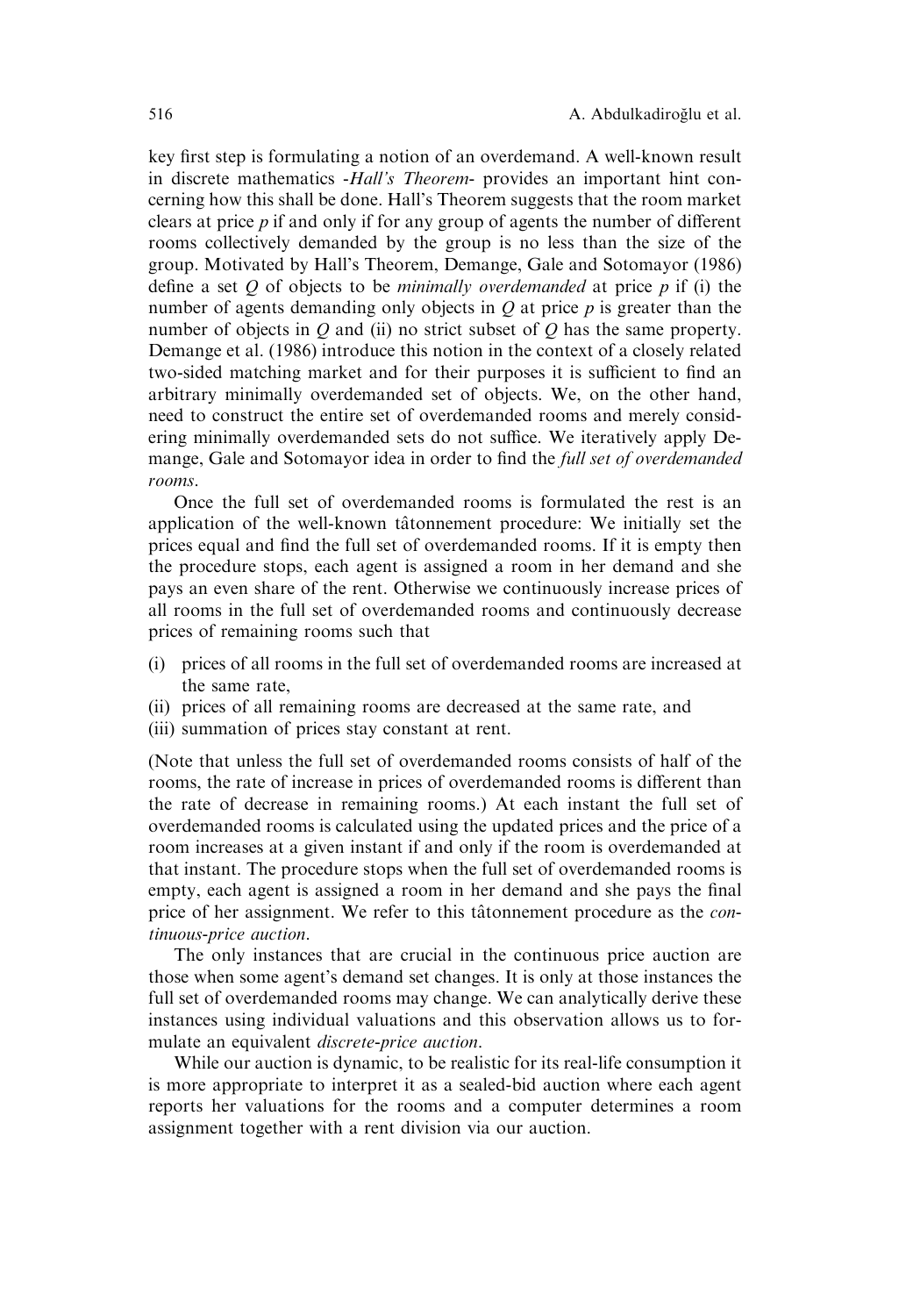Our continuous-price auction (or its discrete equivalent) can be useful only if it converges. Throughout the paper we assume that individual utilities are quasi-linear in prices and in Theorem 1 we show that our discrete-price auction (and hence our continuous-price auction as well) converges. We prove this result by showing that the summation of indirect utilities strictly decreases at each step of the discrete-price auction until it converges to a feasible level in finite steps.

Recently Brams and Kilgour (2001) and Haake et al. (2002) introduce other mechanisms for room assignment-rent division problems. So why shall one care for one additional mechanism? All three mechanisms are efficient so one cannot compare these mechanisms based on efficiency. Envy-freeness is widely considered the central notion of fairness in the context of room assignment-rent division problems. It can also be interpreted as a stability requirement since it is difficult to sustain envious allocations in real-life applications. In such situations there are agents who are eager to pay more than their occupants for some of the rooms. If the house is not rented yet, it will most likely not be rented unless the agents agree on an envy-free allocation. Based on these points we believe envy-freeness is essential for room assignment-rent division problems. In addition to envy-freeness, a mechanism should charge a non-negative price to each of the rooms for otherwise agents who are having a positive share of the rent will benefit by leaving the negative priced rooms empty. Unfortunately there exists situations where these two essential objectives cannot be met simultaneously. That is, there exists situations where at least one of the rooms has a negative price at each envy-free allocation. In these situations no matter what allocation is chosen someone will be upset. If agents have not already rented the house, they will either not rent it or they will not rent it altogether.

Brams and Kilgour (2001) observe this difficulty and they propose a mechanism which always charges a non-negative price to each of the rooms. A difficulty with their mechanism is that its outcome may be envious even in problems where there exists envy-free allocations with non-negative prices. Haake et al. (2002), on the other hand, propose an envy-free mechanism but a difficulty with their mechanism is that it may charge negative prices to some of the rooms even in problems where there exists envy-free allocations with non-negative prices. Our auction mechanism is envy-free (Corollary 1) and it charges each room a non-negative price unless there exists no envy-free allocation with non-negative prices (Theorem 2). We obtain this result by relating our auction to the well-known Demange et al. (1986) exact auction that yields the buyer-optimal competitive price for a related class of two-sided matching markets.

There are two additional papers which are closely related to our paper. Alkan et al. (1991) and Su (1999) analyze the structure of envy-free allocations for room-assignment-rent division problems. In addition Svensson (1983), Maskin (1987), Tadenuma and Thomson (1991), Aragones (1995) and Klijn (2000) analyze a closely related fair division problem where a number of indivisible goods together with some money shall be fairly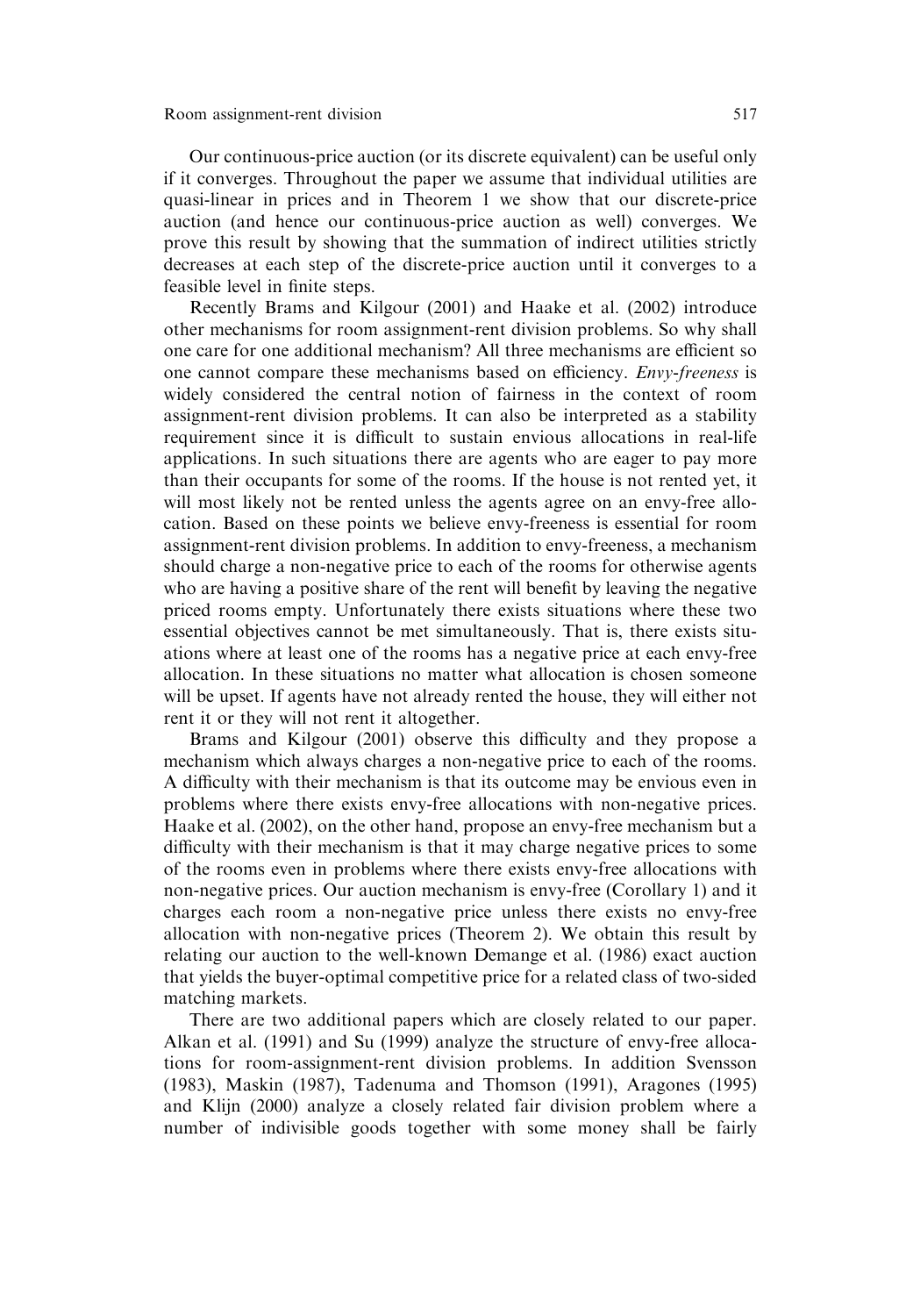allocated to a number of agents. Envy-freeness plays the key role in each of these papers.

The rest of the paper is organized as follows: In Sect. 2 we introduce the model. In Sect. 3 we formulate the notion of the full set of overdemanded rooms and introduce our continuous-price auction as well as its discrete equivalent. In Sect. 4 we show that our auction converges and in Sect. 5 we show that it is efficient, envy-free and individually rational. In Sect. 6 we relate our auction to Demange, Gale and Sotomayor exact auction and show that our auction yields non-negative prices whenever there exists envy-free allocations with non-negative prices. Finally we conclude in Sect. 7.

## 2 The model

A group of friends consider renting a house but they shall first agree on how to allocate its rooms and share the rent. Formally a room assignment-rent division problem is a four-tuple  $\langle I, R, V, c \rangle$  where

- 1.  $I = \{i_1, \ldots, i_n\}$  is a set of agents,
- 2.  $R = \{r_1, \ldots, r_n\}$  is a set of rooms,
- 3.  $V = [v_r^i]_{i \in I, r \in R}$  is a value matrix where  $v_r^i$  denotes the value of room r for agent i, and
- 4.  $c \in \mathbb{R}_{++}$  is the rent of the house.

Following Su (1999), Brams and Kilgour (2001), Haake et al. (2002) we assume that  $\sum_{r \in R} v_r^i \geq c$  for each agent  $i \in I$ . Note that if this assumption fails for an agent that means the agent does not think that the house is worth the rent and hence it is not unreasonable to assume that such an agent will not rent the house. Throughout the paper we fix a problem.

A matching  $\mu$  is an assignment of rooms to agents such that each agent is assigned one and only one room. Let  $\mu_i$  denote the room assignment of agent i under  $\mu$  and let  $\mathcal M$  denote the set of matchings.

A price is a vector  $p \in \mathbb{R}^n$ . A price p is **feasible** if  $\sum_{r \in R} p_r = c$ . Let

$$
\mathscr{P} = \left\{ p \in \mathbb{R}^n : \sum_{r \in R} p_r = c \right\}
$$

denote the set of feasible prices.

An allocation is a matching-feasible price pair  $(\mu, p) \in \mathcal{M} \times \mathcal{P}$ . Here agent  $i \in I$  is assigned room  $\mu_i$  and her share of the rent is  $p_{\mu_i}$ .

Each agent  $i \in I$  is endowed with a utility function  $u_i : R \times \mathbb{R} \to \mathbb{R}$  which is quasi-linear in rent:

 $u_i(r, p_r) = v_r^i - p_r.$ 

We assume that  $u_i = 0$  is the reservation utility for each agent and it corresponds to the utility of outside options.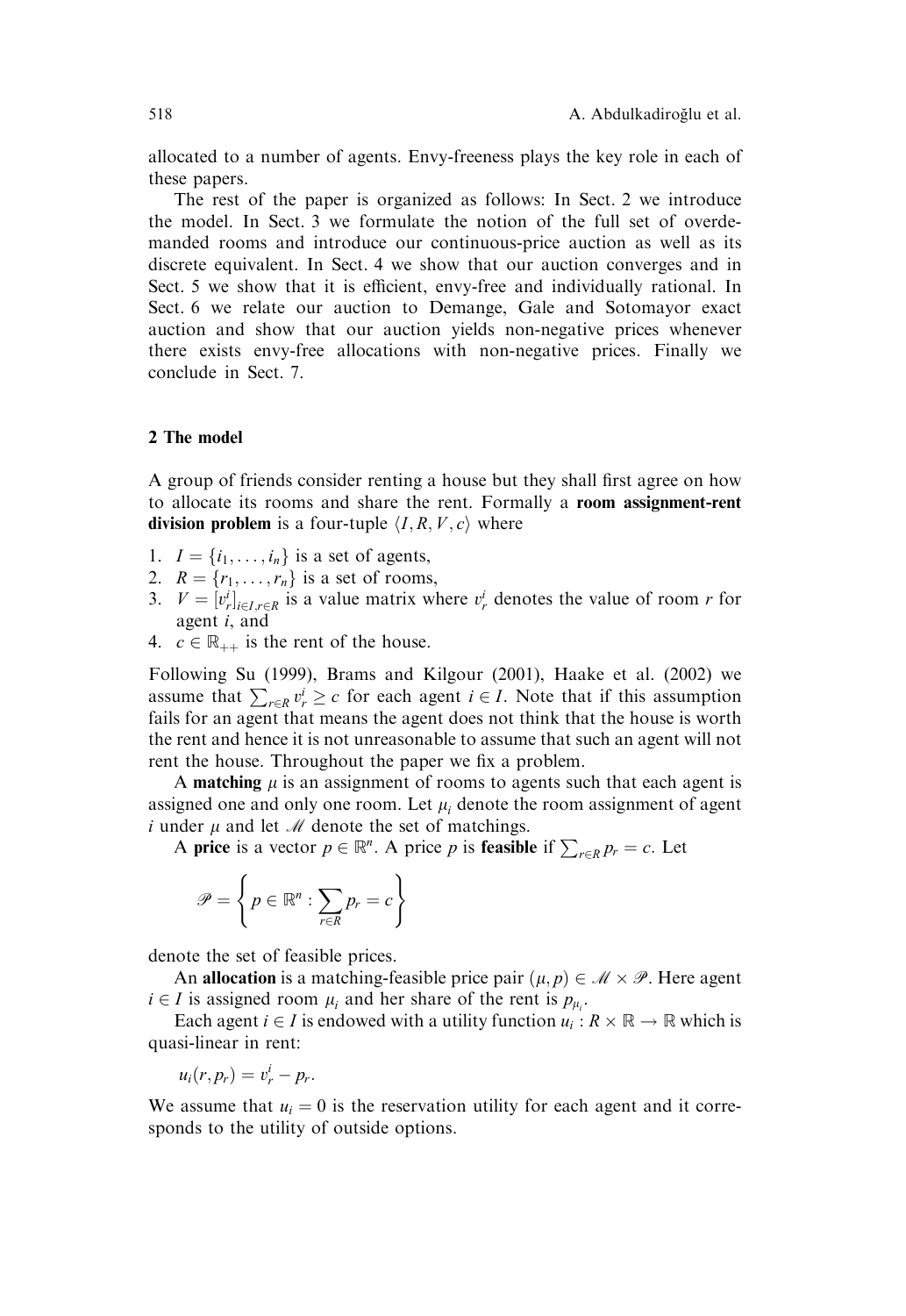#### 3 A market approach

How shall one determine an allocation for a given problem? In this paper we propose an auction which mimics the market mechanism.

Given an agent  $i \in I$  and a price  $p \in \mathbb{R}^n$ , define the **demand** of agent i at price p as

$$
D_i(p) = \{r \in R : u_i(r, p_r) \ge u_i(s, p_s) \text{ for all } s \in R\}.
$$

Let  $D(p) = (D_i(p))_{i \in I}$  denote the list of individual demands at price p.

Given an agent  $i \in I$  and a price  $p \in \mathbb{R}^n$ , define the **indirect utility** of agent i at price  $p$  as

$$
\tilde{u}_i(p) = \max_{r \in R} u_i(r, p_r)
$$

Given a price vector  $p \in \mathbb{R}^n$ , when can we find a matching which assigns each agent a room in her demand? The answer of this question is given by Hall (1935).

*Hall's Theorem.* Let  $p \in \mathbb{R}^n$ . There exists a matching  $\mu \in \mathcal{M}$  with  $\mu_i \in D_i(p)$ for each  $i \in I$  if and only if

$$
\forall J \subseteq I \quad \left| \bigcup_{i \in J} D_i(p) \right| \geq |J|
$$

Hall's Theorem suggests that the room market clears at price p if and only if the cardinality of the union of demands of any group of agents is at least as big as the size of the group. Hall's Theorem is key to define the set of overdemanded rooms at price p.

#### 3.1 Overdemanded rooms

Motivated by Hall's Theorem and following Demange et al. (1986) define a set of rooms to be **overdemanded** at price  $p$  if the number of agents demanding only rooms in this set is greater than the number of the rooms in the set. Formally  $S \subset R$  is overdemanded if  $|\{i \in I : D_i(p) \subseteq S\}| > |S|$ . Note that this definition allows a room to be overdemanded even though it is not demanded by any agent. For example suppose  $D_i(p) = D_i(p) = D_k(p) = \{s\}$ . Clearly the singleton  $\{s\}$  is an overdemanded set. The difficulty is that  $\{s,r\}$  is overdemanded as well for any  $r \in R$  regardless of the demands. This observation motivates the following definition: A set of rooms is a minimal overdemanded set if it is overdemanded and none of its proper subsets is overdemanded.

Demange et al. (1986) introduce these definitions in the context of multiunit auctions and at each step of their auction they increase prices of objects in an arbitrary minimal overdemanded set by one unit. Since prices of the rooms shall add up to rent in the present context, we will increase prices of all ''excessively demanded'' rooms simultaneously and reduce prices of the remaining rooms. As the following example shows merely considering minimal overdemanded sets may not be sufficient for our purposes. Let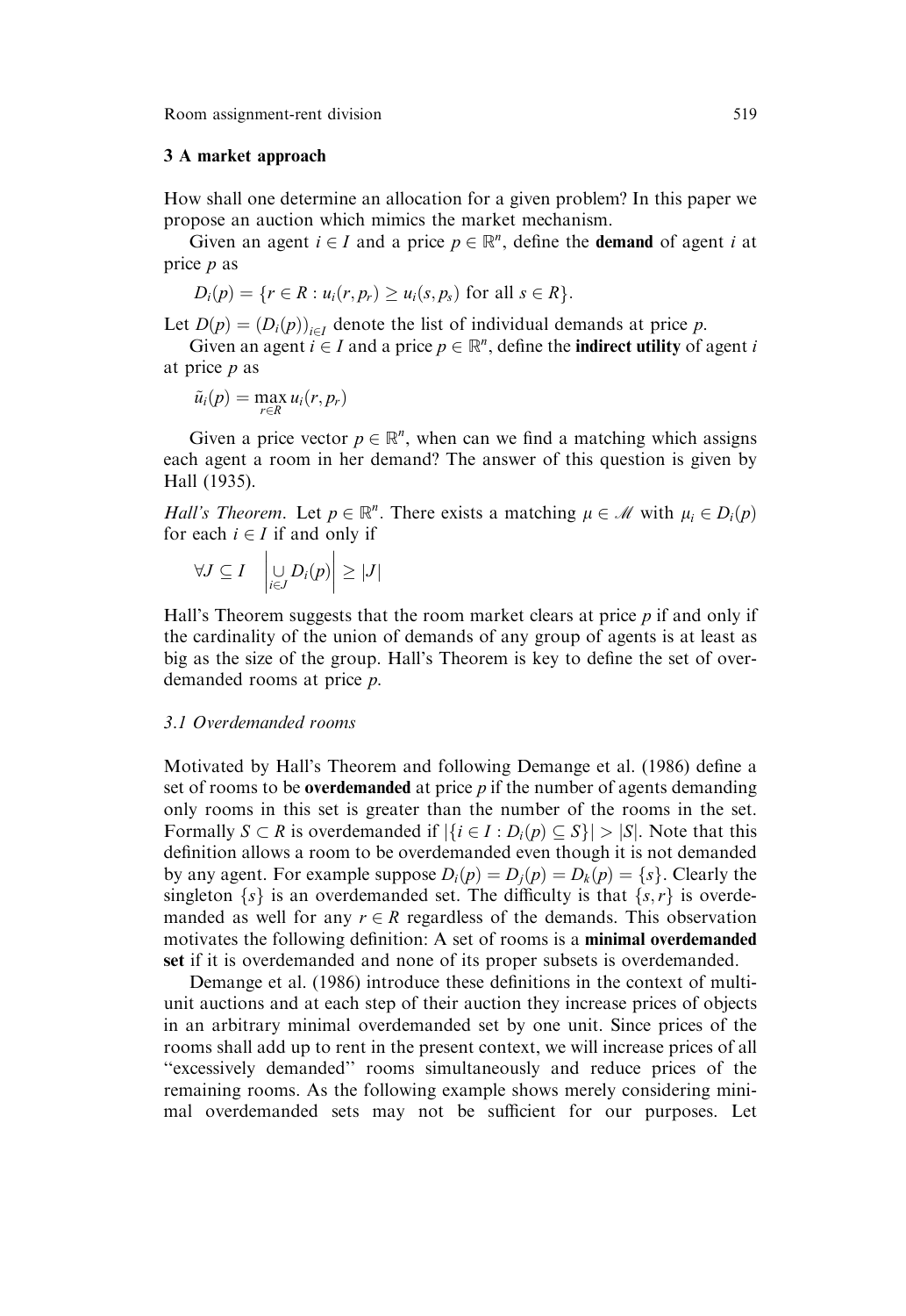$I = \{i, j, k, l\}$  and  $R = \{a, b, c, d\}$ . Suppose that the value matrix V and price p induce the following demands:

$$
D_i(p) = D_j(p) = \{a\}, \quad D_k(p) = \{b\}, \quad D_l(p) = \{a, b\}
$$

Here the only minimal overdemanded set is  $\{a\}$ . Nevertheless there is a clear "excess demand" for room b as well.

Motivated by this observation iteratively define the full set of overde**manded rooms** at price  $p$  as follows: Given  $p$  find all minimal overdemanded sets. Remove these rooms from the demand of each agent and find the minimal overdemanded sets for the modified demand profiles. Proceed in a similar way until there is no minimal overdemanded set for the modified demand profiles. The full set of overdemanded rooms is the union of each of the sets encountered in the procedure.

In the earlier example the singleton  $\{a\}$  is a minimal overdemanded set. Once room  $a$  is removed from the demand of each agent we have  $D_k(p)\setminus\{a\} = D_l(p)\setminus\{a\} = \{b\}$  and hence room b is also included in the full set of overdemanded rooms at price p.

Let  $OD(p)$  denote the full set of overdemanded rooms at price p. The following lemma will be useful to define our auction.

**Lemma 1.** Let  $p \in \mathbb{R}^n$ .

$$
OD(p) = \emptyset \Longleftrightarrow \Big| \bigcup_{i \in J} D_i(p) \Big| \ge |J| \text{ for all } J \subseteq I
$$

*Proof.* Let  $p \in \mathbb{R}^n$  and suppose that  $OD(p) = \emptyset$ . By definition of  $OD(p)$  there is no minimal overdemanded set at price  $p$  and thus there is no overdemanded set either. Then for each  $J \subseteq I$  we have  $|\bigcup_{i \in J} D_i(p)| \geq |J|$  for otherwise  $S = \bigcup_{i \in J} D_i(p)$  would be an overdemanded set.

Conversely suppose that for every  $J \subseteq I$  we have  $|\bigcup_{i} D_i(p)| \geq |J|$ . Then there are no overdemanded sets and hence  $OD(p) = \emptyset$ .  $i \in J$ 

#### 3.2 The continuous-price auction

We are now ready to propose an auction to find a "market" allocation  $(\mu, p)$  $\in \mathcal{M} \times \mathcal{P}$ :

- 1. Set initially the price of each room to  $c/n$ . That is, set  $p = (\frac{c}{n}, \dots, \frac{c}{n})$ .
- 2. (a) If  $OD(p) = \emptyset$  then by Lemma 1 and Hall's Theorem there exists a matching  $\mu$  such that  $\mu_i \in D_i(p)$  for each agent  $i \in I$ . Terminate the procedure.
	- (b) If  $OD(p) \neq \emptyset$  then continuously increase prices of all rooms in  $OD(p)$ equally by  $dx \rightarrow 0$  and continuously decrease prices of all remaining rooms (i.e. rooms in  $R\setminus OD(p)$ ) equally by  $dy \to 0$  such that  $|OD(p)|dx = (n - |OD(p)|)dy$ . This ensures that summation of the prices of the rooms is equal to rent throughout the procedure.
	- (c) Return to beginning of Step 2 with the updated price vector.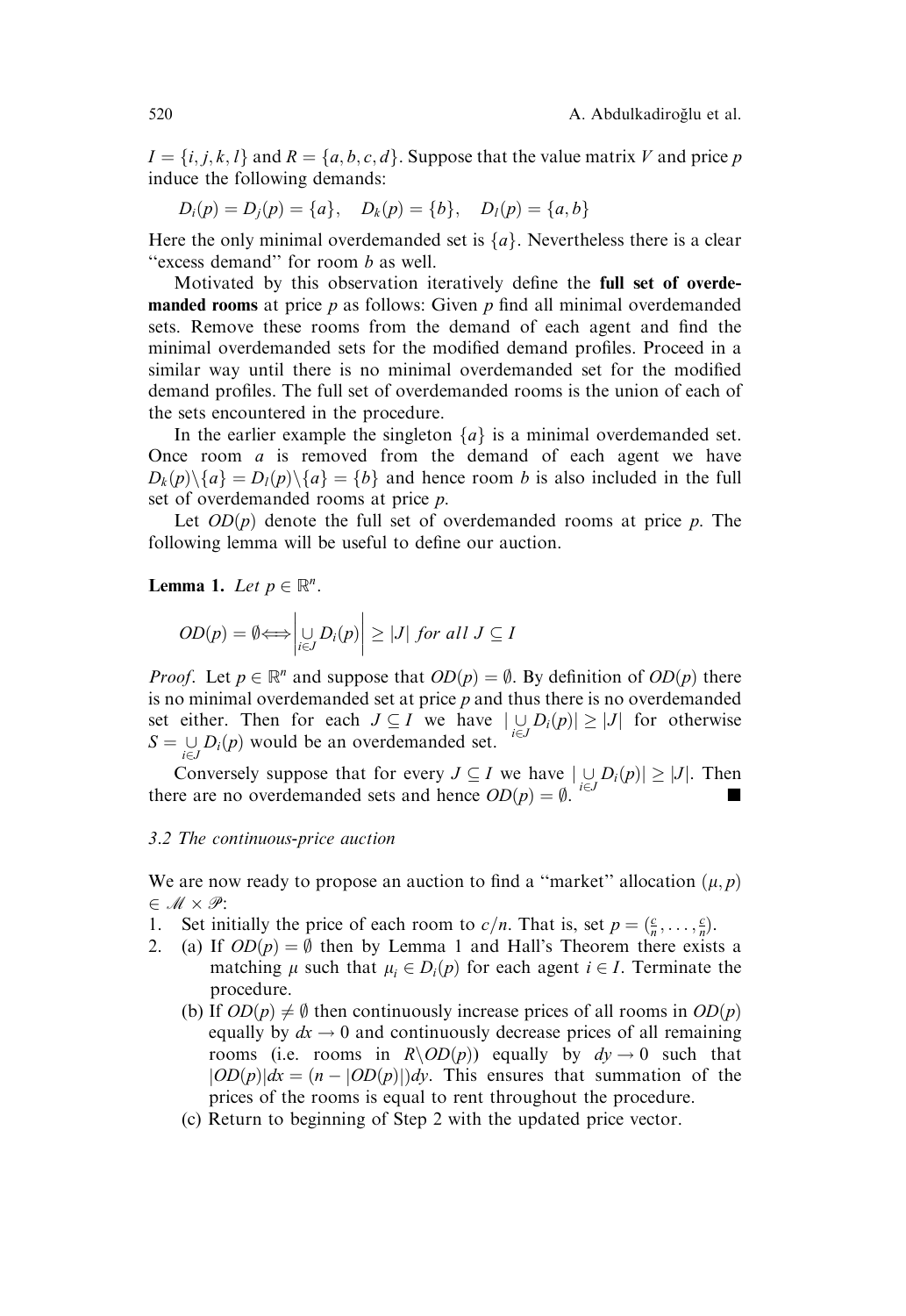Note that the auction procedure terminates when we reach a price vector  $p \in \mathcal{P}$  with  $OD(p) = \emptyset$ . In the next section we show that our continuous-price auction converges.

## 4 Convergence

In the continuous-price auction the only instances that are crucial are those instances where some agent's demand changes. At these instances the full set of overdemanded rooms may possibly change. Between two such instances prices of overdemanded rooms increase uniformly and prices of the remaining rooms decrease uniformly in such a way that the sum of the prices stay constant at c. This observation allows us to formulate the following discrete equivalent of our continuous-price auction.

## 4.1 An equivalent discrete-price auction

In order to introduce the discrete equivalent of our auction we need additional notation.

Let  $p \in \mathcal{P}$  be a price vector that is obtained at an instant of our continuous-price auction. Define

 $J(p) = \{i \in I : D_i(p) \subseteq OD(p)\}.$ 

That is,  $J(p)$  is the set of agents each of whom only demand rooms in the full set of overdemanded rooms.

**Lemma 2.** For each  $p \in \mathcal{P}$  with  $OD(p) \neq \emptyset$  we have  $|J(p)| > |OD(p)|$ .

*Proof.* Let  $p \in \mathcal{P}$  with  $OD(p) \neq \emptyset$ . Consider the construction of the full set of overdemanded rooms. Let  $S_1$  be an arbitrary minimal overdemanded set and let  $J_1 = \{i \in I : D_i(p) \subseteq S_1\}$ . By definition we have  $S_1 \subseteq OD(p)$  and  $|J_1| > |S_1|$ . If  $S_1 = OD(p)$  then we are done. Otherwise remove rooms in  $S_1$  from the demand of each agent and let  $S_2$  be an arbitrary minimal overdemanded set for the modified market. Let  $J_2 = \{i \in I : D_i(p) \setminus S_1 \subseteq S_2 \text{ and } D_i(p) \setminus S_1 \neq \emptyset\}.$ Note that  $J_1$  and  $J_2$  are disjoint sets. By definition we have  $S_2 \subseteq OD(p)$  and  $|J_2| > |S_2|$ . Proceeding in a similar way we obtain  $|J(p)| = |\cup J_k| >$  $|\cup S_k| = |OD(p)|.$ 

Let  $p'$  be the first price vector obtained in the continuous-price auction after price p where an agent's demand set gets larger. Such an agent is necessarily a member of  $J(p)$ . That is because (i) each agent in  $I\setminus J(p)$  demands a room in  $R\setminus OD(p)$  and prices of these rooms have been falling uniformly, and (ii) utilities are quasi-linear in prices. Therefore the full set of overdemanded rooms may only change when an agent in  $J(p)$  demands a room in  $R\setminus OD(p)$ . Define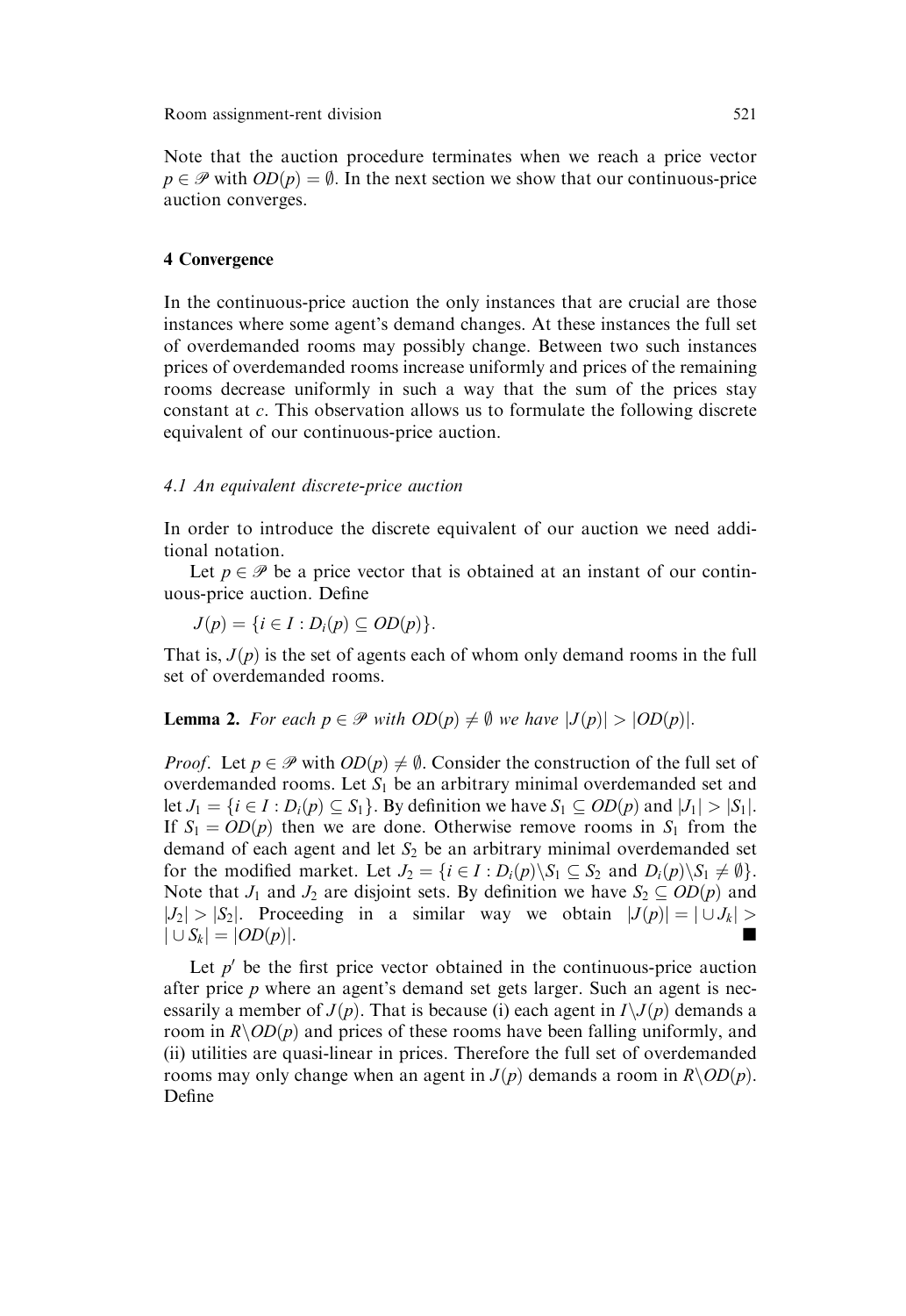$$
x(p) = \begin{cases} \min_{j \in J(p)} \Big( \tilde{u}_j(p) - \max_{s \in R \setminus OD(p)} u_j(s, p_s) \Big) & \text{if } OD(p) \neq \emptyset \\ 0 & \text{if } OD(p) = \emptyset \end{cases}
$$

Note that  $x(p) > 0$  if and only if  $OD(p) \neq \emptyset$ .

Consider any pair of rooms r, s such that  $r \in OD(p)$  and  $s \in R \setminus OD(p)$ . The price differential  $(p_r - p_s)$  increases at the same rate for any pair of such rooms until the full set of overdemanded rooms changes. As we have already mentioned this may only happen when an agent in  $J(p)$  demands a room in  $R \setminus OD(p)$  and  $x(p)$  is the minimum price differential needed for that to happen. When price of room  $r \in OD(p)$  increases to  $p_r + \frac{n - |OD(p)|}{n}x(p)$  and price of room  $s \in R \setminus OD(p)$  reduces to  $p_s - \frac{|OD(p)|}{n}x(p)$ , the price differential  $(p_r - p_s)$  reaches  $x(p)$ . For each  $r \in R$  define

$$
f_r(p) = \begin{cases} p_r - \frac{|OD(p)|}{n}x(p) & \text{if } r \notin OD(p) \\ p_r + \frac{n - |OD(p)|}{n}x(p) & \text{if } r \in OD(p) \end{cases}
$$

By construction  $p' = (f_r(p))_{r \in R}$  is the first price vector obtained in the continuous-price auction where an agent's demand set gets larger. We are now ready to introduce the discrete equivalent of our continuous-price auction: Step 0. Set  $p^0 = (\frac{c}{n}, \dots, \frac{c}{n})$ . If  $OD(p^0) = \emptyset$  then find a matching  $\mu$  such that  $\mu_i \in D_i(p^0)$  for each  $i \in I$ , set  $p = p^0$  and terminate the procedure. If  $OD(p^0) \neq \emptyset$  then proceed to Step 1.

In general,

Step t. Set  $p_r^t = f_r(p^{t-1})$  for all  $r \in R$ . If  $OD(p^t) = \emptyset$  then find a matching  $\mu$ such that  $\mu_i \in D_i(p^t)$  for each  $i \in I$ , set  $p = p^t$  and terminate the procedure. If  $OD(p^t) \neq \emptyset$  then proceed to Step  $t+1$ .

Before we show that the discrete-price auction converges, we give a detailed example which illustrates the dynamics of the discrete-price auction. *Example.* Let the set of agents be  $I = \{i_1, i_2, i_3, i_4, i_5, i_6\}$ , the set of rooms be  $R = \{a, b, c, d, e, f\}$ , the valuation matrix be

|       |       | a  | b  | $\mathcal C$ | d  | $\epsilon$ |    |
|-------|-------|----|----|--------------|----|------------|----|
|       | $l_i$ | 15 | 18 | 10           | 15 | 24         | 28 |
|       | $i_2$ | 18 | 24 | 3            | 18 | 25         | 15 |
| $V =$ | $l_3$ | 6  | 25 | 15           | 18 | 18         | 25 |
|       | $i_4$ | 18 | 5  | 18           | 12 | 9          | 25 |
|       | $i_5$ | 6  | 22 | 5            | 5  | 10         | 12 |
|       | $i_6$ | 6  | 9  | 2            | 21 | 25         | 9  |

and the rent be 60.

Step 0.  $p^0 = (10, 10, 10, 10, 10, 10)$ . In order to obtain the demand of each agent at  $p^0$ , we shall find utilities of agents over rooms at  $p^0$ . In the following utility matrix indirect utilities of agents are given in bold: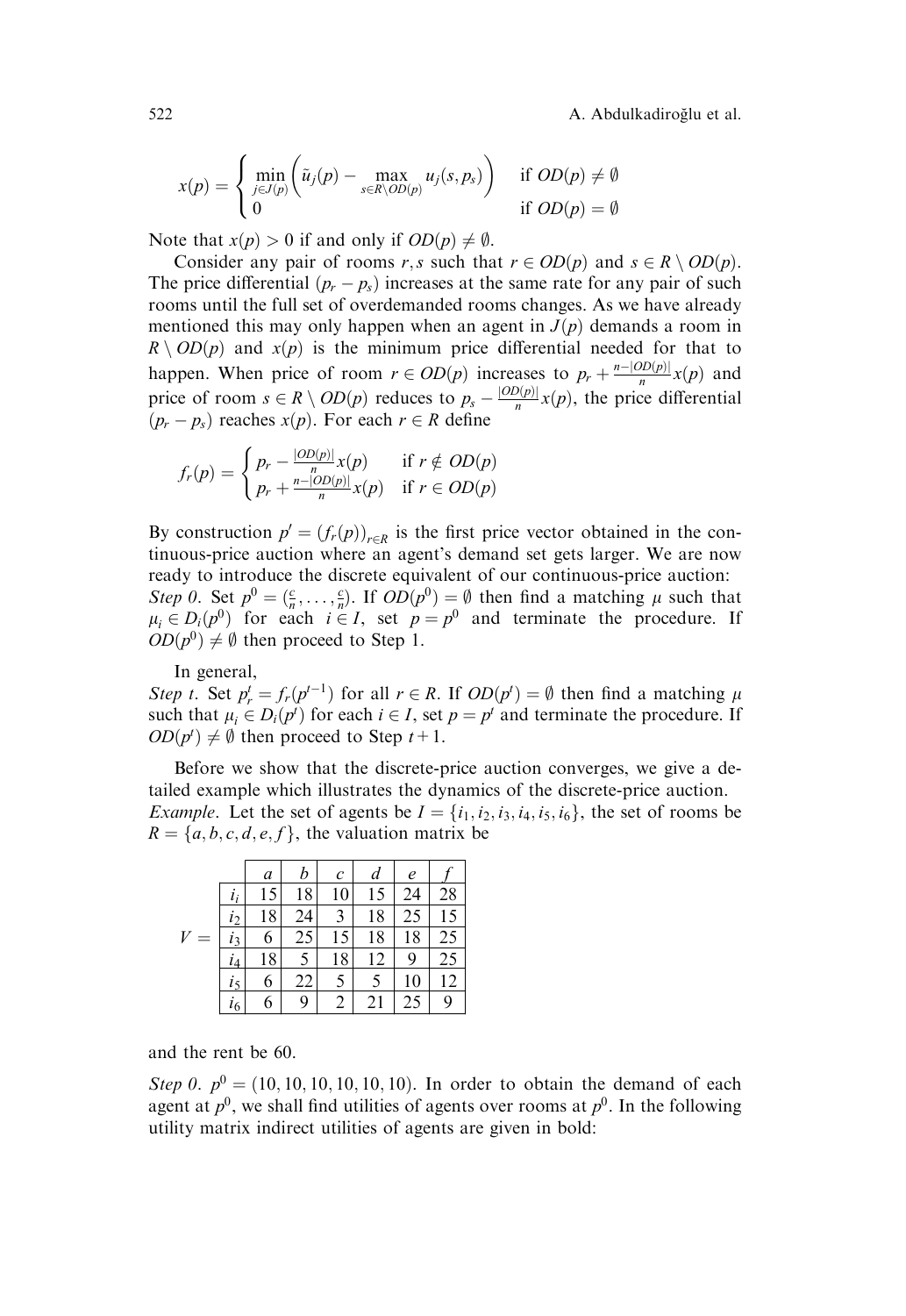|                                      |                | a | D  | $\mathcal{C}_{0}$ | d | $\epsilon$ |    |
|--------------------------------------|----------------|---|----|-------------------|---|------------|----|
| $[u_i(r,p_r^0)]_{i\in I, r \in R} =$ | $l_i$          |   |    |                   |   | 4          | 18 |
|                                      | l <sub>2</sub> |   | 14 |                   | 8 | 15         |    |
|                                      | $l_3$          |   | 15 |                   | 8 |            | 15 |
|                                      | i4             |   |    | δ                 |   |            | 15 |
|                                      | i <sub>5</sub> |   | 12 |                   |   |            | 2  |
|                                      | i <sub>6</sub> |   |    |                   |   | 15         |    |

Therefore the demand of each agent at  $p^0$  is as follows:

$$
D_{i_1}(p^0) = \{f\} \quad D_{i_3}(p^0) = \{b, f\} \quad D_{i_5}(p^0) = \{b\}
$$
  

$$
D_{i_2}(p^0) = \{e\} \quad D_{i_4}(p^0) = \{f\} \quad D_{i_6}(p^0) = \{e\}
$$

Next we find the full set of overdemanded rooms at  $p^0$ :

Iteration 1.  $S_1 = \{f\}$  is minimally overdemanded since each of the agents in  $J_1 = \{i_1, i_4\}$  demand only room f.  $S_2 = \{e\}$  is minimally overdemanded since each of the agents in  $J_2 = \{i_2, i_6\}$  demand only room e. There are no other minimal overdemanded sets. Remove  $S_1 \cup S_2$  from the demand of each agent.

*Iteration 2.*  $S_3 = \{b\}$  is minimally overdemanded once rooms f and e are removed from the demands. That is because agents in  $J_3 = \{i_3, i_5\}$  demand only room  $b$  once rooms  $f$  and  $e$  are removed from the demands. (That is,  $D_{i_3}(p^0)\setminus (S_1\cup S_2)=D_{i_5}(p^0)\setminus (S_1\cup S_2)=\{b\}.$  S<sub>3</sub> is the unique minimal overdemanded set once rooms e and f are removed from the demands. Remove  $S_3$ from the demand of each agent.

*Iteration 3.* There are no minimal overdemanded sets once rooms  $f$ ,  $e$  and  $b$ are removed from demands.

Therefore  $OD(p^0) = S_1 \cup S_2 \cup S_3 = \{b, e, f\}$  and  $J(p^0) = J_1 \cup J_2 \cup J_3 =$  ${i_1, i_2, i_3, i_4, i_5, i_6}$ . Since  $OD(p^0) \neq \emptyset$  we proceed with Step 1. *Step 1*. We determine  $p^1$  as follows:  $x(p^0) = \tilde{u}_{i_6}(p^0) - u_{i_6}(d, p_d^0) = 15 - 11 = 4$ and  $|OD(p^0)| = 3$ . Therefore for each  $r \in R$ , we have

$$
p_r^1 = f_r(p^0) = \begin{cases} p_r^0 + 2 & \text{if } r \in OD(p^0) \\ p_r^0 - 2 & \text{otherwise} \end{cases}
$$

and hence  $p^1 = (8, 12, 8, 8, 12, 12)$ . Utility matrix at  $p^1$  is given as follows:

|                                             |                | a  | b  | $\mathcal{C}_{0}$ | d  | $\boldsymbol{e}$ |          |
|---------------------------------------------|----------------|----|----|-------------------|----|------------------|----------|
| $\left[u_i(r,P_r^1)\right]_{i\in I,r\in R}$ | $i_i$          |    | 6  | 2                 |    | 12               | 16       |
|                                             | i <sub>2</sub> | 10 | 12 |                   | 10 | 13               | 3        |
|                                             | $i_3$          |    | 13 | 7                 | 10 | 6                | 13       |
|                                             | $i_4$          | 10 |    | 10                | 4  |                  | 13       |
|                                             | i <sub>5</sub> |    | 10 |                   |    |                  | $\theta$ |
|                                             | i <sub>6</sub> |    |    |                   | 13 | 13               |          |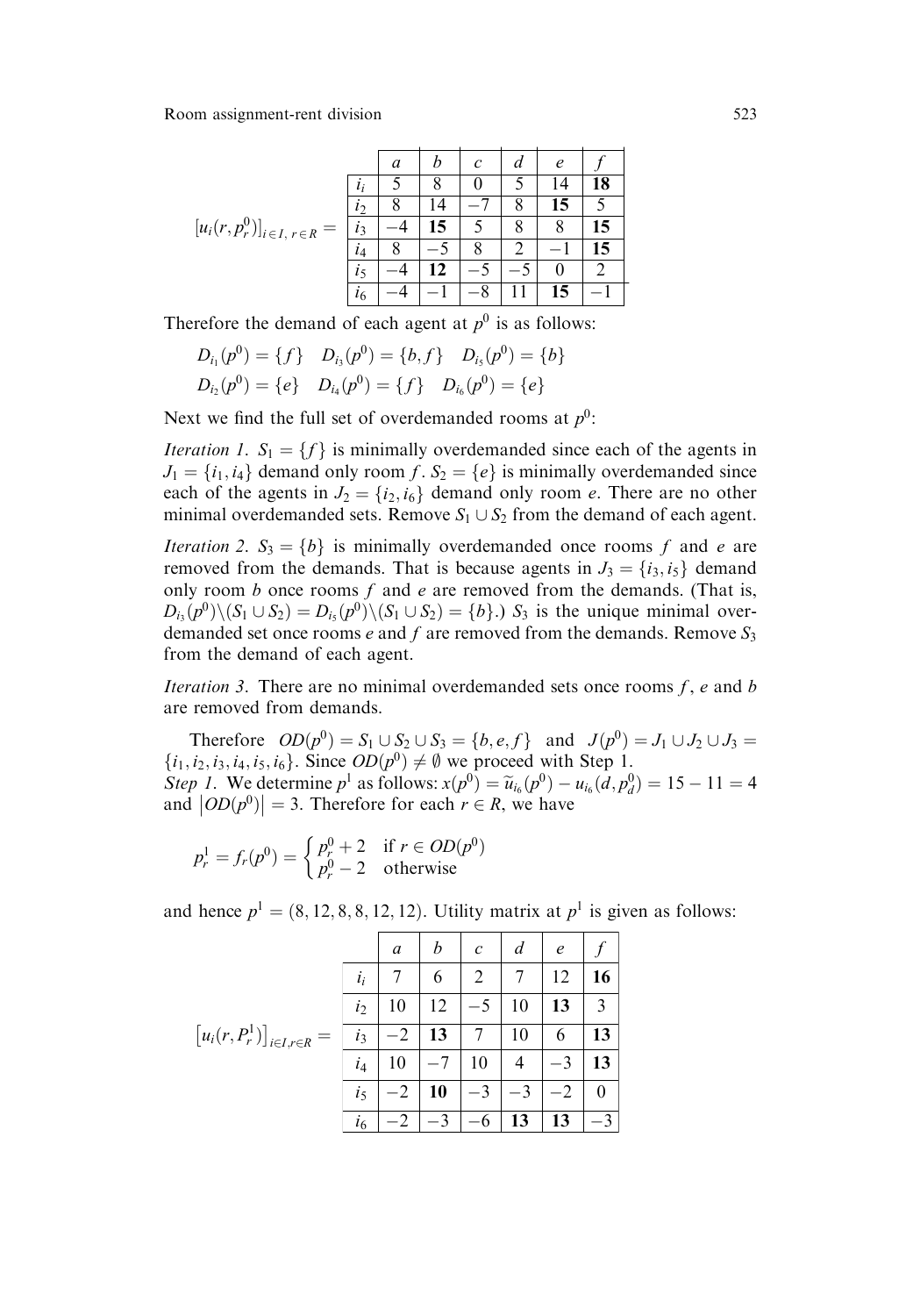Therefore the demand of each agent at  $p<sup>1</sup>$  is as follows:

$$
D_{i_1}(p^1) = \{f\} \quad D_{i_3}(p^1) = \{b, f\} \quad D_{i_5}(p^1) = \{b\}
$$
  

$$
D_{i_2}(p^1) = \{e\} \quad D_{i_4}(p^1) = \{f\} \quad D_{i_6}(p^1) = \{d, e\}
$$

Next we find the full set of overdemanded rooms at  $p^1$ :

*Iteration 1.*  $S_1 = \{f\}$  is minimally overdemanded since each of the agents in  $J_1 = \{i_1, i_4\}$  demand only room f.  $S_1$  is the unique minimal overdemanded set. Remove  $S_1$  from the demand of each agent.

*Iteration 2.*  $S_2 = \{b\}$  is minimally overdemanded once room f is removed from the demands. That is because agents in  $J_2 = \{i_3, i_5\}$  demand only room b once room f is removed from the demands.  $S_2$  is the unique minimal overdemanded set once room f is removed from the demands. Remove  $S_2$  from the demand of each agent.

*Iteration 3.* There are no minimal overdemanded sets once rooms  $f$  and  $b$  are removed from demands.

Therefore  $OD(p^1) = S_1 \cup S_2 = \{b, f\}$  and  $J(p^1) = J_1 \cup J_2 = \{i_1, i_3, i_4, i_5\}.$ Since  $OD(p^1) \neq \emptyset$  we proceed with Step 2. Step 2. We determine  $p^2 = f(p^1)$  as follows:  $x(p^1) = \tilde{u}_{i_3}(p^1) - u_{i_3}(d, p_d^1) =$  $13 - 10 = 3$  and  $|OD(p^1)| = 2$ . Therefore for each  $r \in R$  we have

$$
p_r^2 = f_r(p^1) = \begin{cases} p_r^1 + 2 & \text{if } r \in OD(p^1) \\ p_r^1 - 1 & \text{otherwise} \end{cases}
$$

and hence  $p^2 = (7, 14, 7, 7, 11, 14)$ . Utility matrix at  $p^2$  is given as follows:

|                                             |                | a  | b  | $\mathcal{C}_{0}$ | $\overline{d}$ | $\boldsymbol{e}$ |    |
|---------------------------------------------|----------------|----|----|-------------------|----------------|------------------|----|
| $\left[u_i(r,P_r^2)\right]_{i\in I,r\in R}$ | $i_i$          | 8  | 4  | 3                 | 8              | 13               | 14 |
|                                             | i <sub>2</sub> | 11 | 10 |                   |                | 14               |    |
|                                             | $\dot{i}_3$    |    | 11 | 8                 | 11             |                  | 11 |
|                                             | $i_4$          | 11 | -9 | 11                | 5              |                  | 11 |
|                                             | i <sub>5</sub> |    | 8  |                   |                |                  |    |
|                                             | i <sub>6</sub> |    |    |                   | 14             | 14               |    |

Therefore the demand of each agent at  $p^2$  is as follows:

$$
D_{i_1}(p^2) = \{f\} \quad D_{i_3}(p^2) = \{b, d, f\} \quad D_{i_5}(p^2) = \{b\}
$$
  

$$
D_{i_2}(p^2) = \{e\} \quad D_{i_4}(p^2) = \{a, c, f\} \quad D_{i_6}(p^2) = \{d, e\}
$$

Next we find the full set of overdemanded rooms at  $p^2$ :

*Iteration 1.*  $S_1 = \{b, d, e, f\}$  is minimally overdemanded since each of the agents in  $J_1 = \{i_1, i_2, i_3, i_5, i_6\}$  demands only rooms from  $S_1$  and no other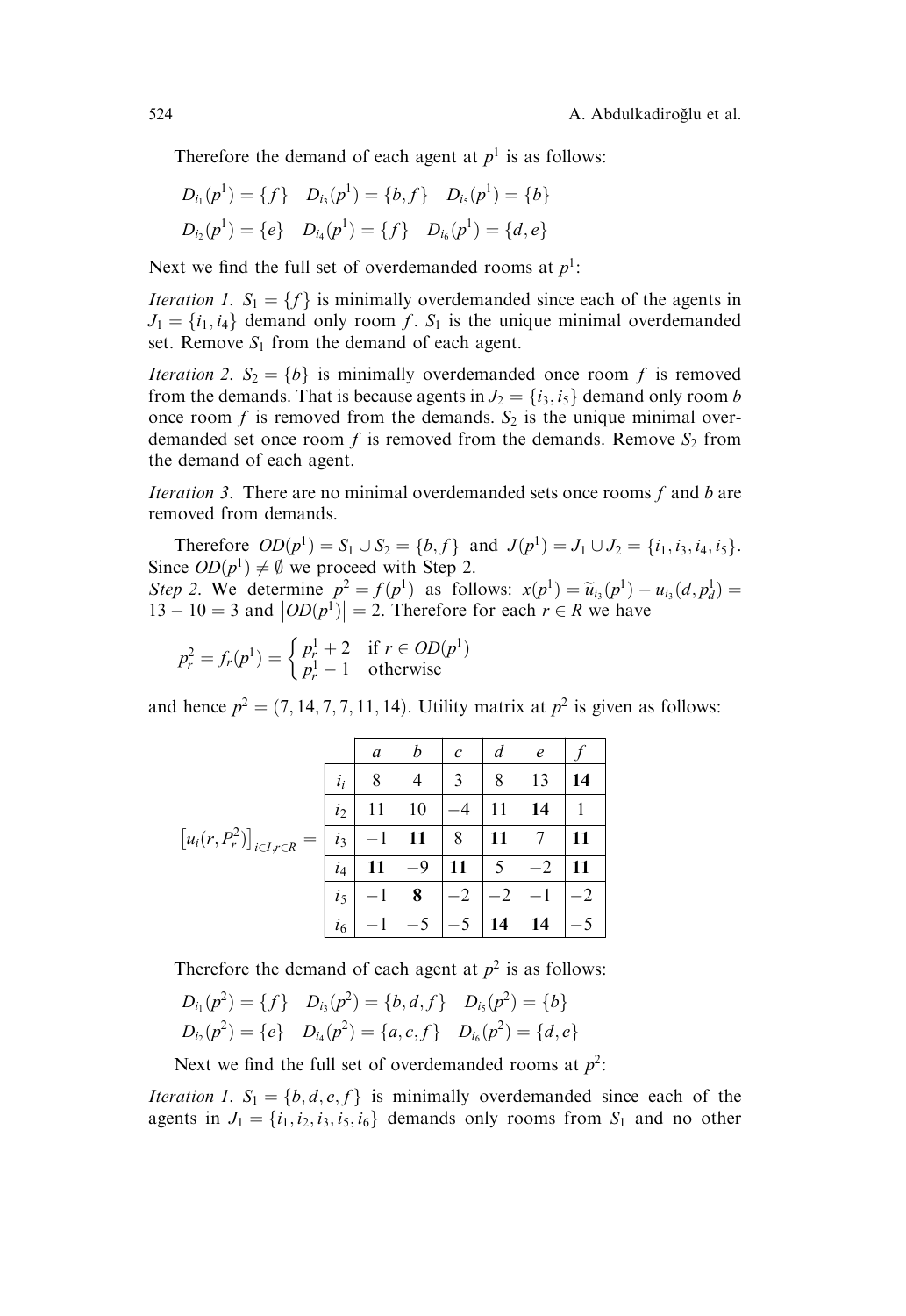subset of  $S_1$  is overdemanded.  $S_1$  is the unique minimal overdemanded set. Remove  $S_1$  from the demand of each agent.

*Iteration 2.* There are no minimal overdemanded sets once rooms  $b, d, e$ , and f are removed from demands.

Therefore  $OD(p^2) = S_1 = \{b, d, e, f\}$  and  $J(p^2) = J_1 = \{i_1, i_2, i_3, i_5, i_6\}.$ Since  $OD(p^2) \neq \emptyset$  we proceed with Step 3. *Step* 3. We determine  $p^3$  as follows:  $x(p^2) = \tilde{u}_{i_3}(p^2) - u_{i_3}(c, p_c^2) = 14 - 11 = 3$ and  $|OD(p^2)| = 4$ . Therefore for each  $r \in R$  we have

$$
p_r^3 = f_r(p^2) = \begin{cases} p_r^2 + 1 & \text{if } r \in OD(p^2) \\ p_r^2 - 2 & \text{otherwise} \end{cases}
$$

and hence  $p^3 = (5, 15, 5, 8, 12, 15)$ . Utility matrix at  $p^3$  is given as follows:

|                                             |                | $\boldsymbol{a}$ | b     | $\mathcal{C}_{0}$ | $\overline{d}$ | $\boldsymbol{e}$ |          |
|---------------------------------------------|----------------|------------------|-------|-------------------|----------------|------------------|----------|
|                                             | $i_i$          | 10               | 3     | 5                 |                | 12               | 13       |
|                                             | i <sub>2</sub> | 13               | 9     |                   | 10             | 13               | $\theta$ |
| $\left[u_i(r,P_r^3)\right]_{i\in I,r\in R}$ | $\dot{i}_3$    | 1                | 10    | 10                | 10             | 6                | 10       |
|                                             | i4             | 13               | $-10$ | 13                | 4              |                  | 10       |
|                                             | i <sub>5</sub> | 1                |       | 0                 | $-3$           |                  |          |
|                                             | i <sub>6</sub> |                  |       |                   | 13             | 13               | 6        |

Therefore the demand of each agent at  $p<sup>3</sup>$  is as follows:

$$
D_{i_1}(p^3) = \{f\} \quad D_{i_3}(p^3) = \{b, c, d, f\} \quad D_{i_5}(p^3) = \{b\}
$$
  

$$
D_{i_2}(p^3) = \{a, e\} \quad D_{i_4}(p^3) = \{a, c\} \quad D_{i_6}(p^3) = \{d, e\}
$$

Next we find the full set of overdemanded rooms at  $p^3$ :

Iteration 1. There are no minimal overdemanded sets.

Therefore  $OD(p^3) = \emptyset$  and hence we terminate the procedure. We have  $\mu_i \in D_i(p^3)$  for all  $i \in I$  for

$$
\mu \in \{\mu_1, \mu_2\} = \left\{ \begin{pmatrix} i_1 & i_2 & i_3 & i_4 & i_5 & i_6 \\ f & e & c & a & b & d \end{pmatrix}, \begin{pmatrix} i_1 & i_2 & i_3 & i_4 & i_5 & i_6 \\ f & a & d & c & b & e \end{pmatrix} \right\}
$$

and therefore either of the allocations  $(\mu_1, p^3)$  or  $(\mu_2, p^3)$  can be obtained as an outcome of our auction.

We next show that our discrete-price auction converges which in turn implies that our continuous-price auction converges as well.

**Theorem 1.** Let  $\{p^t\}$  be the price sequence in the discrete-price auction. There exists finite T such that  $OD(p^T) = \emptyset$ .

*Proof.* Let  $\{p^t\}$  be the price sequence in the discrete-price auction. Here is our proof strategy: We will first show that the sum of indirect utilities are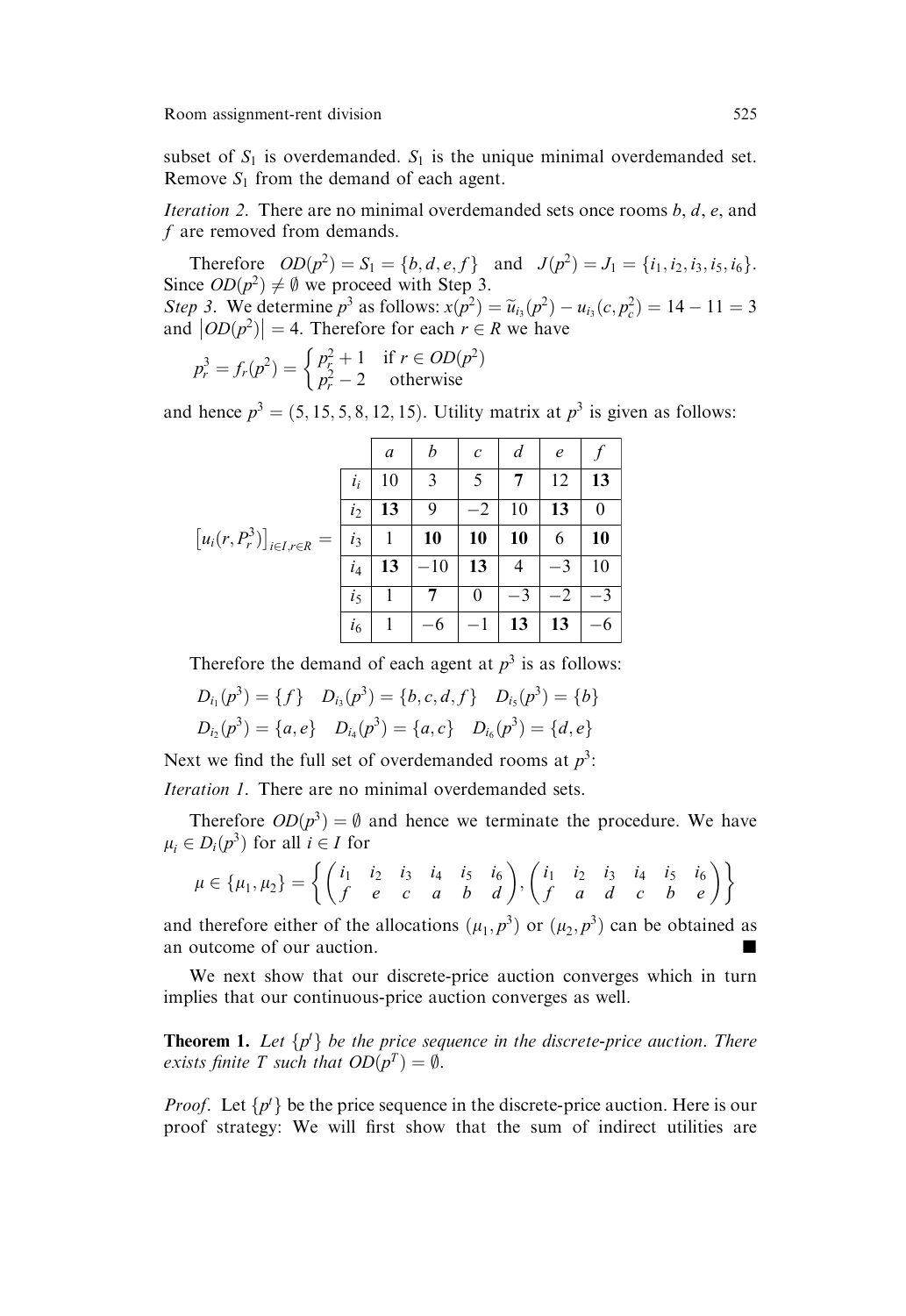bounded below. Then we will show that the sum of indirect utilities  $\sum$  $\sum\limits_{i\in I}\tilde{u}_i(p^t)$ strictly decreases at each step as long as  $OD(p)$  is non-empty. This implies that (i) the sum of indirect utilities will converge and (ii) for any two steps  $t, u$  with  $OD(p^t) \neq \emptyset$  and  $OD(p^u) \neq \emptyset$  we have  $D(p^t) \neq D(p^u)$ . Since there are only finite combinations of demand profiles we obtain the desired convergence result in finite steps.

*Claim 1.* For all 
$$
p \in \mathcal{P}
$$
 we have  $\sum_{i \in I} \widetilde{u}_i(p) \ge \frac{1}{n} \left( \sum_{i \in I} \sum_{r \in R} v_r^i \right) - c$ .

*Proof of Claim 1.* Let  $p \in \mathcal{P}$ . For all  $i \in I$  and  $r \in R$  we have  $\tilde{u}_i(p) \geq u_i(r, p_r)$ . This implies for all  $i \in I$  we have

$$
\widetilde{u}_i(p) \ge \frac{\sum_{r \in R} u_i(r, p_r)}{n} = \frac{\sum_{r \in R} v_r^i - c}{n}
$$
\nwhere we obtain  $\sum \widetilde{u}(p) > \frac{1}{n} \left( \sum \sum_{r} v_r^i \right)$ .

Hence we obtain  $\sum$  $\sum_{i\in I} \tilde{u}_i(p) \geq \frac{1}{n} \left( \sum_{i\in I}$  $i \in I$  $r \in R$  $v_r^i$  $-c$ .

*Claim 2.* For all  $t \ge 0$  we have  $\sum$  $\sum_{i\in I} \tilde{u}_i(p^t) \geq \sum_{i\in I}$  $\sum_{i\in I}\tilde{u}_i(p^{t+1})+x(p^t).$ 

*Proof of Claim 2.* Let  $t \ge 0$  be such that  $OD(p^t) \ne \emptyset$ . We consider agents in  $J(p^t)$  and agents in  $I \setminus J(p^t)$  separately.

1. Let  $i \in J(p^t)$  and  $a \in D_i(p^t)$ . By construction of  $J(p^t)$  we have  $a \in OD(p^t)$ and by construction of  $f_a(p^t)$  we have

$$
u_i(a, p_a^{t+1}) = v_a^i - p_a^{t+1}
$$
  
=  $v_a^i - \left(p_a^t + \frac{n - |OD(p^t)|}{n}x(p^t)\right)$   
=  $u_i(a, p_a^t) - \frac{n - |OD(p^t)|}{n}x(p^t)$   
=  $\widetilde{u}_i(p^t) - \frac{n - |OD(p^t)|}{n}x(p^t)$ 

Next consider rooms in  $R \backslash D_i(p^t)$ . We will show that  $u_i(a, p_a^{t+1}) \ge u_i(r, p_r^{t+1})$ for all  $r \in R \backslash D_i(p^t)$  which in turn shows that  $\tilde{u}_i(p^{t+1}) = u_i(a, p_a^{t+1})$ . We consider rooms in  $R \setminus OD(p^t)$  and rooms in  $OD(p^t) \setminus D_i(p^t)$  separately.

(a) Let  $r \in R \backslash OD(p^t)$ . By construction of  $x(p^t)$  we have

$$
\tilde{u}_i(p^t) - u_i(r, p_r^t) \ge x(p^t) = \min_{j \in J(p^t)} \left( \tilde{u}_j(p^t) - \max_{s \in R \setminus OD(p^t)} u_j(s, p_s^t) \right) \tag{1}
$$

and by construction of  $f_r(p^t)$  we have

$$
u_i(r, p_r^{t+1}) = v_r^i - p_r^{t+1}
$$
  
=  $v_r^i - \left(p_r^t - \frac{|OD(p^t)|}{n}x(p^t)\right)$   
=  $u_i(r, p_r^t) + \frac{|OD(p^t)|}{n}x(p^t)$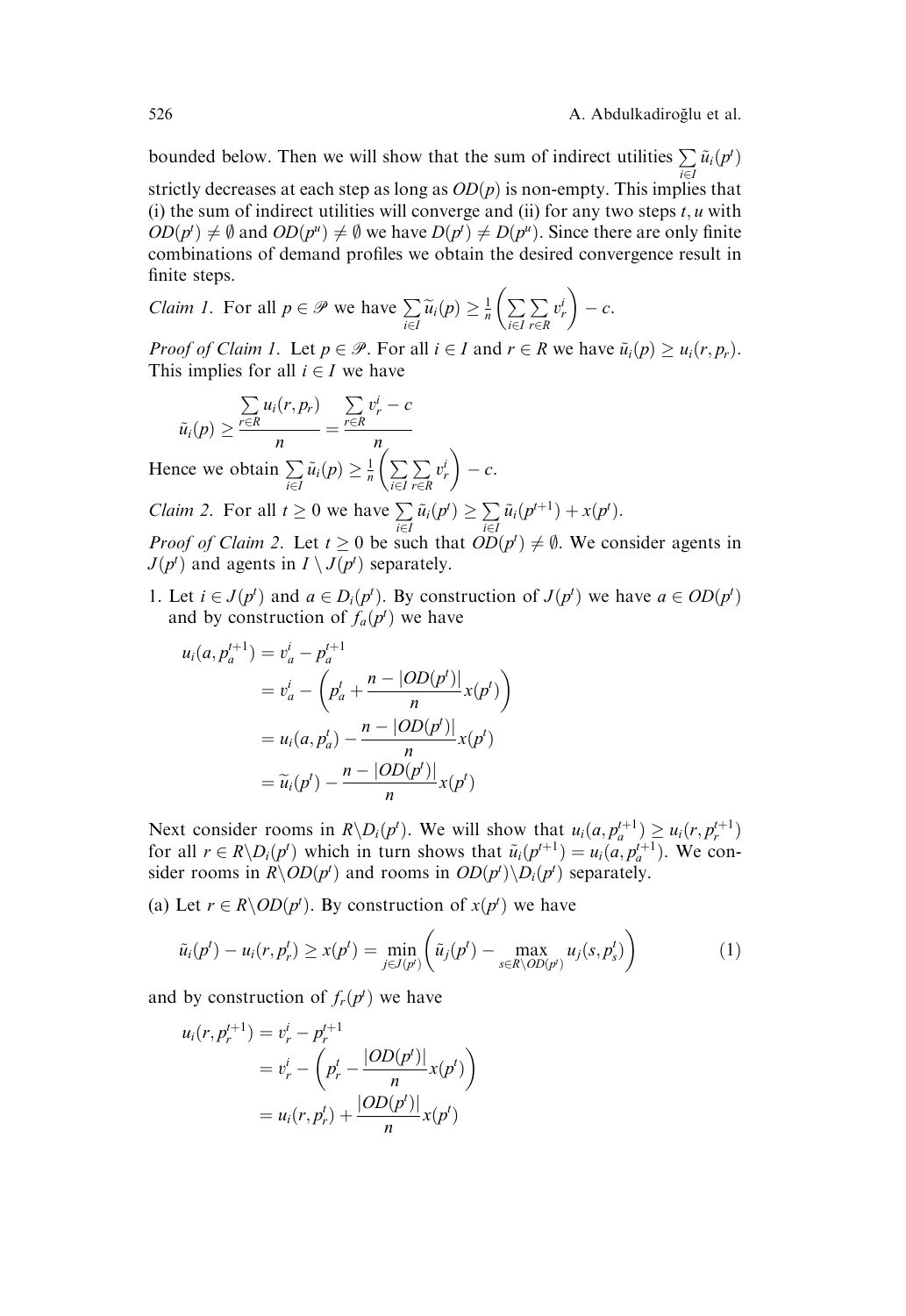Hence

$$
u_i(a, p_a^{t+1}) - u_i(r, p_r^{t+1}) = \widetilde{u}_i(p^t) - \frac{n - |OD(p^t)|}{n} x(p^t) - u_i(r, p_r^t) - \frac{|OD(p^t)|}{n} x(p^t)
$$
  
=  $\widetilde{u}_i(p^t) - u_i(r, p_r^t) - x(p^t)$ 

and therefore  $u_i(a, p_a^{t+1}) \ge u_i(r, p_r^{t+1})$  for all  $r \in R \setminus OD(p^t)$  by Relation 1. (b) Let  $r \in OD(p^t) \backslash D_i(p^t)$ . By construction of  $f_r(p^t)$  we have

$$
u_i(r, p_r^{t+1}) = v_r^i - p_r^{t+1}
$$
  
=  $v_r^i - \left( p_r^t + \frac{n - |OD(p^t)|}{n} x(p^t) \right)$   
=  $u_i(r, p_r^t) - \frac{n - |OD(p^t)|}{n} x(p^t)$ 

Hence

$$
u_i(a, p_a^{t+1}) - u_i(r, p_r^{t+1}) = u_i(a, p_a^t) - u_i(r, p_r^t) = \widetilde{u}_i(p^t) - u_i(r, p_r^t) > 0
$$

and therefore  $u_i(a, p_a^{t+1}) \ge u_i(r, p_r^{t+1})$  for all  $r \in OD(p^t) \setminus D_i(p^t)$  as well. Therefore  $u_i(a, p_a^{t+1}) \ge u_i(r, p_r^{t+1})$  for all  $r \in R \setminus D_i(p^t)$  and hence

 $a \in D_i(p^{t+1})$ . This in turn implies

$$
\widetilde{u}_i(p^{t+1}) = u_i(a, p_a^{t+1}) = \widetilde{u}_i(p^t) - \frac{n - |OD(p^t)|}{n} x(p^t)
$$
\n(2)

2. Let  $i \in I \setminus J(p^t)$  and  $a \in D_i(p^t) \setminus OD(p^t)$ . Since  $i \notin J(p^t)$ , such a room necessarily exists. By construction of  $f_a(p^t)$  we have

$$
u_i(a, p_a^{t+1}) = v_a^i - p_a^{t+1}
$$
  
=  $v_a^i - \left(p_a^t - \frac{|OD(p^t)|}{n}x(p^t)\right)$   
=  $u_i(a, p_a^t) + \frac{|OD(p^t)|}{n}x(p^t)$   
=  $\widetilde{u}_i(p^t) + \frac{|OD(p^t)|}{n}x(p^t)$ 

Next consider rooms in  $R \setminus D_i(p^t)$ . Let  $r \in R \setminus D_i(p^t)$ . Since prices of rooms have either decreased by  $\frac{|OD(p)|}{n}x(p^t)$  or increased by  $\frac{n-|OD(p^t)|}{n}x(p^t)$ , we have

$$
u_i(r, p_r^{t+1}) = v_r^i - p_r^{t+1}
$$
  
\n
$$
\leq v_r^i - \left( p_r^t - \frac{|OD(p^t)|}{n} x(p^t) \right)
$$
  
\n
$$
= u_i(r, p_r^t) + \frac{|OD(p^t)|}{n} x(p^t)
$$
  
\n
$$
< u_i(a, p_a^t) + \frac{|OD(p^t)|}{n} x(p^t) = u_i(a, p_a^{t+1})
$$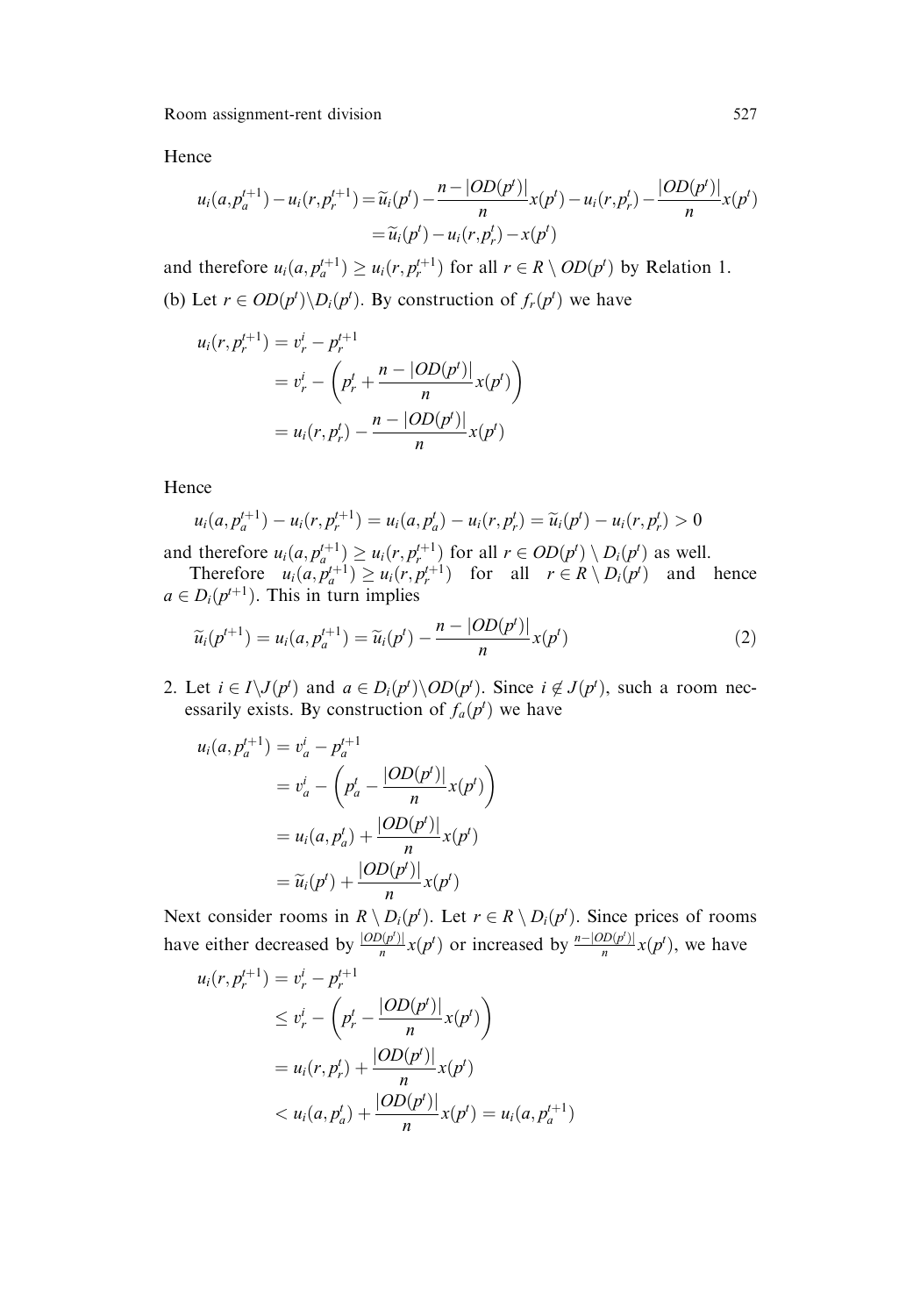Therefore  $u_i(a, p_a^{t+1}) > u_i(r, p_r^{t+1})$  for all  $r \in R \setminus D_i(p^t)$  and hence  $a \in D_i(p^{t+1})$ . This in turn implies

$$
\widetilde{u}_i(p^{t+1}) = u_i(a, p_a^{t+1}) = \widetilde{u}_i(p^t) + \frac{|OD(p^t)|}{n} x(p^t)
$$
\n(3)

We are now ready to complete the proof of Claim 2 which in turn completes the proof of the theorem. By Lemma 2 we have  $|J(p^t)| \ge |OD(p^t)| + 1$  and  $|I\setminus J(p^t)| = n - |J(p^t)| \le n - |OD(p^t)| - 1$ . These together with Equations 2 and 3 imply

$$
\sum_{i \in I} \widetilde{u}_{i}(p^{t+1}) = \sum_{i \in J(p^t)} \widetilde{u}_{i}(p^{t+1}) + \sum_{i \in I \setminus J(p^t)} \widetilde{u}_{i}(p^{t+1})
$$
\n
$$
= \sum_{i \in J(p^t)} \left( \widetilde{u}_{i}(p^t) - \frac{n - |OD(p^t)|}{n} x(p^t) \right) + \sum_{i \in I \setminus J(p^t)} \left( \widetilde{u}_{i}(p^t) + \frac{|OD(p^t)|}{n} x(p^t) \right)
$$
\n
$$
= \sum_{i \in I} \widetilde{u}_{i}(p^t) - \frac{|J(p^t)| (n - |OD(p^t)|)}{n} x(p^t) + \frac{(n - |J(p^t)|)|OD(p^t)|}{n} x(p^t)
$$
\n
$$
\leq \sum_{i \in I} \widetilde{u}_{i}(p^t) - \frac{(|OD(p^t)| + 1)(n - |OD(p^t)|)}{n} x(p^t) + \frac{(n - |OD(p^t)| - 1)|OD(p^t)|}{n} x(p^t)
$$
\n
$$
= \sum_{i \in I} \widetilde{u}_{i}(p^t) - x(p^t)
$$

completing the proof of Claim 2 as well as the theorem.  $\blacksquare$ 

#### 5 Efficiency, envy-freeness and individual rationality

Efficiency and fairness often play key roles in evaluation of mechanisms for various resource allocation problems. Envy-freeness (Foley (1967)) is widely considered the central notion of fairness in the context of room assignmentrent division problems.

An allocation  $(\mu, p) \in \mathcal{M} \times \mathcal{P}$  is envy-free if and only if  $u_i(\mu_i, p_{\mu_i}) \geq u_i(r, p_r)$  for all  $i \in I$  and  $r \in R$ .

An allocation  $(\mu, p) \in \mathcal{M} \times \mathcal{P}$  is efficient if and only if

$$
\sum_{i\in I} u_i(\mu_i, p_{\mu_i}) \geq \sum_{i\in I} u_i(\eta_i, q_{\eta_i}) \quad \text{ for all } \eta \in \mathcal{M} \text{ and } q \in \mathcal{P}.
$$

Since utilities are quasi-linear in prices, an allocation  $(\mu, p) \in \mathcal{M} \times \mathcal{P}$  is efficient if and only if  $\Sigma$  $i \in I$  $v_{\mu_i}^i \geq \sum_{i=1}^n$ i2I  $v_{\eta_i}^i$  for all  $\eta \in \mathcal{M}$ . Therefore prices have no significance for efficiency considerations.

**Proposition 1.** An allocation  $(\mu, p) \in \mathcal{M} \times \mathcal{P}$  is envy-free if and only if  $\mu_i \in D_i(p)$  for each agent  $i \in I$ .

*Proof.* Let  $(\mu, p) \in \mathcal{M} \times \mathcal{P}$  be such that  $\mu_i \in D_i(p)$  for each agent  $i \in I$ . Then  $u_i(\mu_i, p_{\mu_i}) \ge u_i(r, p_r)$  for all  $i \in I$  and  $r \in R$ . Therefore  $(\mu, p)$  is envy-free.

Conversely let  $(\mu, p) \in \mathcal{M} \times \mathcal{P}$  be envy-free. Then  $u_i(\mu_i, p_{\mu_i}) \ge u_i(r, p_r)$  for all  $i \in I$  and  $r \in R$ . Therefore  $\mu_i \in D_i(p)$  for all  $i \in I$ .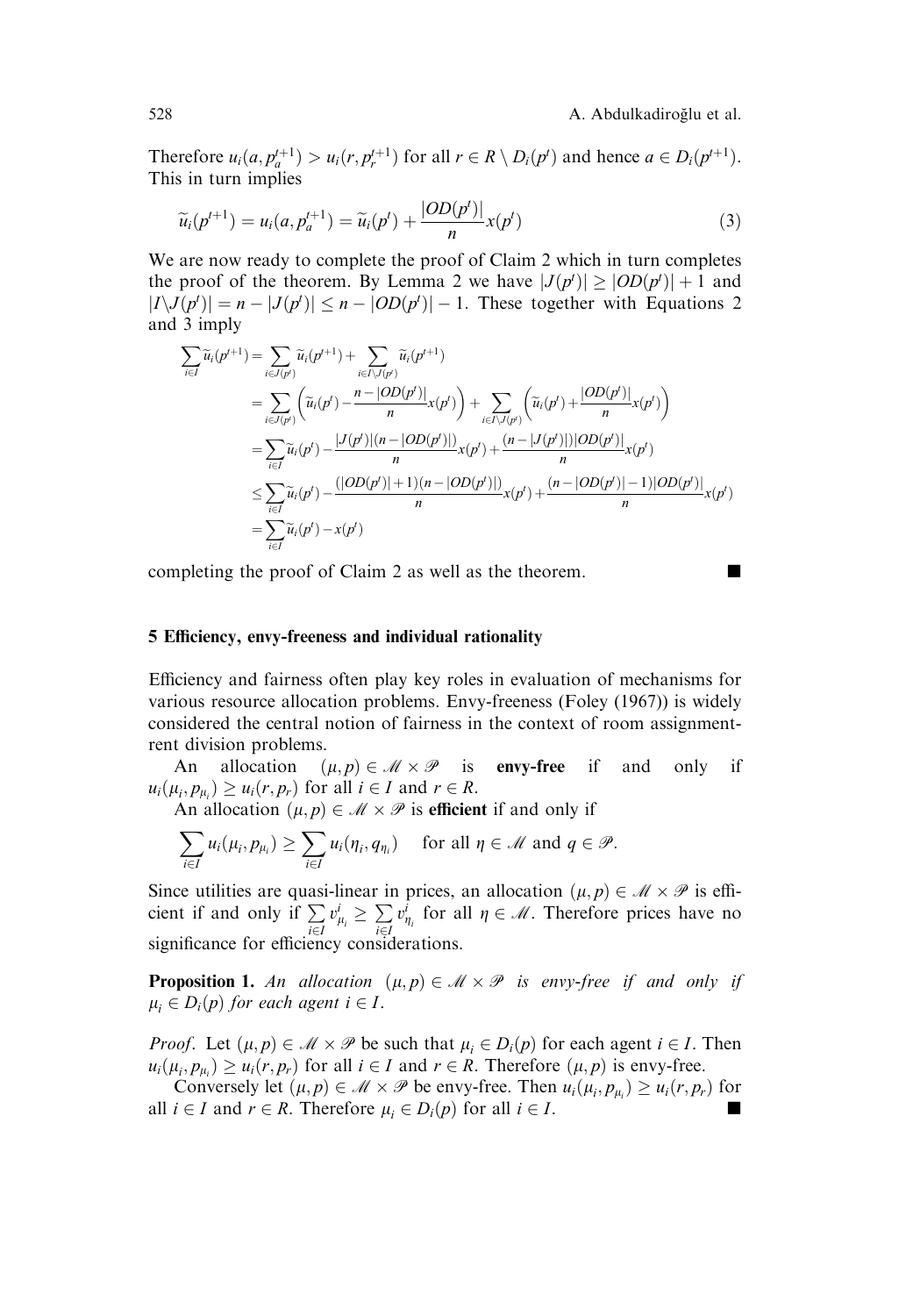Corollary 1. The outcome of our auction is envy-free.

Svensson (1983) show that envy-freeness implies efficiency in the context of room assignment-rent division problems.

**Proposition 2 (Svensson 1983).** Let  $(\mu, p) \in \mathcal{M} \times \mathcal{P}$  be an envy-free allocation. Then  $(\mu, p)$  is efficient.

*Proof.* Let  $(\mu, p) \in \mathcal{M} \times \mathcal{P}$  be an envy-free allocation and consider an allocation  $(\eta, q) \in \mathcal{M} \times \mathcal{P}$ . Since  $u_i(\mu_i, p_{\mu_i}) \ge u_i(r, p_r)$  for all  $i \in I$  and  $r \in R$  we have

$$
\sum_{i \in I} u_i(\mu_i, p_{\mu_i}) \ge \sum_{i \in I} u_i(\eta_i, p_{\eta_i}) = \sum_{i \in I} v_{\eta_i}^i - \sum_{i \in I} p_{\eta_i}
$$
  
= 
$$
\sum_{i \in I} v_{\eta_i}^i - c = \sum_{i \in I} v_{\eta_i}^i - \sum_{i \in I} q_{\eta_i}
$$
  
= 
$$
\sum_{i \in I} u_i(\eta_i, q_{\eta_i})
$$

and therefore allocation  $(\mu, p) \in \mathcal{M} \times \mathcal{P}$  is efficient.

Corollary 2. The outcome of our auction is efficient.

Since our auction mimics the market mechanism, Corollary 2 can be interpreted as a First Fundamental Theorem of Welfare Economics in the present context.

A mechanism should ensure that each agent receives a non-negative utility in order to sustain the stability of its outcome. Otherwise agents may opt-out and receive their reservation utilities each of which is 0.

An allocation  $(\mu, p) \in \mathcal{M} \times \mathcal{P}$  is **individually rational** if  $u_i(\mu_i, p_{\mu_i}) \ge 0$  for all  $i \in I$ .

## Proposition 3. The outcome of our auction is individually rational.

*Proof.* Let  $(\mu, p) \in \mathcal{M} \times \mathcal{P}$  be the outcome of our auction. Suppose  $u_i(\mu_i, p_{\mu_i}) < 0$  for some agent  $i \in I$ . Since  $\mu_i \in D_i(p)$  we have  $0 > u_i(\mu_i, p_{\mu_i}) \ge u_i(r, p_r) = v_r^i - p_r$  for all  $r \in R$  and therefore  $\overline{a}$  $r \in R$  $v_r^i < \sum_{r \in R} p_r = c$ . But by assumption we have  $\sum_{r \in R}$  $v_r^i \geq c$  for each agent  $i \in I$ yielding the desired contradiction.

## 6 Envy-free allocations at non-negative prices

An important difficulty about envy-freeness is that for some problems at least one of the prices is negative at each envy-free allocation: For example let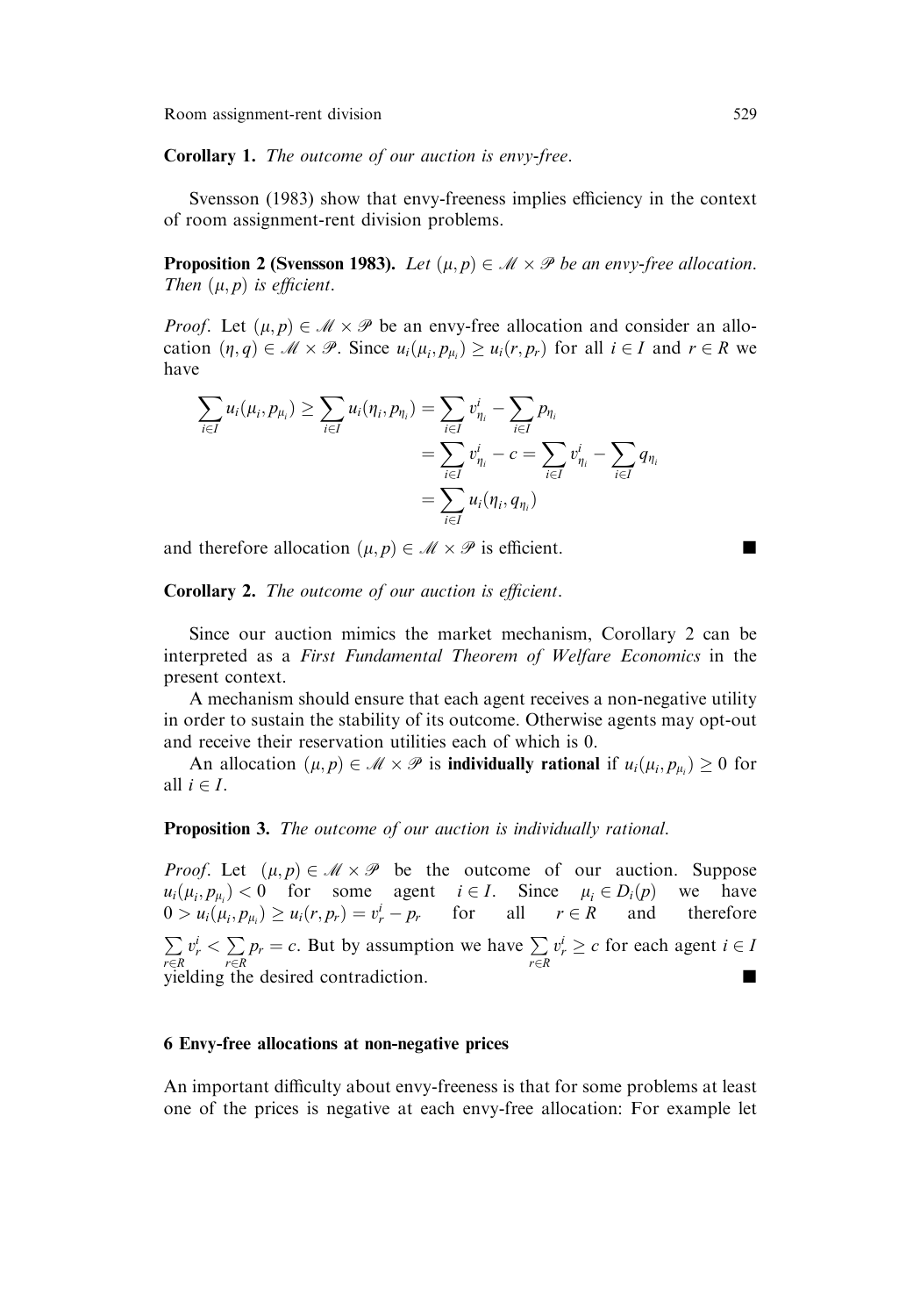$I = \{i, j\}, \quad R = \{a, b\}, \quad c = 10 \quad \text{and} \quad \text{let} \quad \text{the} \quad \text{values} \quad \text{be} \quad (v_a^i, v_b^i) =$  $(v_a^j, v_b^j) = (15, 1)$ . Here, even if  $p_a = c = 10$  and  $p_b = 0$ , both agents still prefer room *a* to room *b*. We shall have  $p_a = 12$  and  $p_b = -2$  in order to ensure envy-freeness.

Brams and Kilgour (2001) give up envy-freeness based on this difficulty and their mechanism always gives non-negative prices. A disadvantage of their mechanism is that it may still choose envious allocations even though there exists envy-free allocations with non-negative prices.

We believe that cases like the earlier example are rather unlikely in real-life applications by the nature of the problem. It is unlikely that agents i and j will jointly rent this house when both are eager to pay more than the rent for room *a* and almost nothing for room *b*. In this case whoever has the lease will most likely find another roommate or rent the house alone.

Haake et al. (2002) insist on envy-freeness but their mechanism may yield negative prices even though there exists envy-free allocations with non-negative prices. By Corollary 1 our auction is envy-free as well. Therefore it admits negative prices if there exists no envy-free allocation with non-negative prices. However unlike the mechanism of Haake et al. (2002), our auction mechanism yields an envy-free allocation with non-negative prices whenever such an allocation exists. We shall introduce a related model and relate our auction to the well-known auction of Demange et al. (1986) in order to prove this result.

## 6.1 A two-sided matching model

We next turn our attention to a two-sided matching model analyzed by Demage et al.  $(1986)^1$ 

Let  $I = \{i_1, \ldots, i_n\}$  be a set of buyers and  $R = \{r_1, \ldots, r_n\}$  be a set of objects. Each buyer has use for one and only one object and  $V = [v_r^i]_{i \in I, r \in R}$  is a value matrix where  $v_r^i \ge 0$  denotes the value of object r for buyer i.

A matching  $\mu$  is an assignment of objects to buyers such that each buyer is assigned one and only one object. A price is a vector  $p \in \mathbb{R}^n$ . Let the reservation price of each object be 0. Therefore in the present context we only consider non-negative prices. Each buyer  $i \in I$  is endowed with a utility function  $u_i : R \times \mathbb{R}_+ \to \mathbb{R}$  which is quasi-linear in prices:

$$
u_i(r,p_r)=v_r^i-p_r.
$$

Note that the key difference between the two models is the following: The prices shall add up to  $c$  in room assignment-rent division problems whereas the only constraint in the present two-sided matching model is that the price of each object shall be non-negative (i.e., no less than its reservation price).

<sup>&</sup>lt;sup>1</sup>See Roth and Sotomayor (1990) for an extensive survey of two-sided matching models.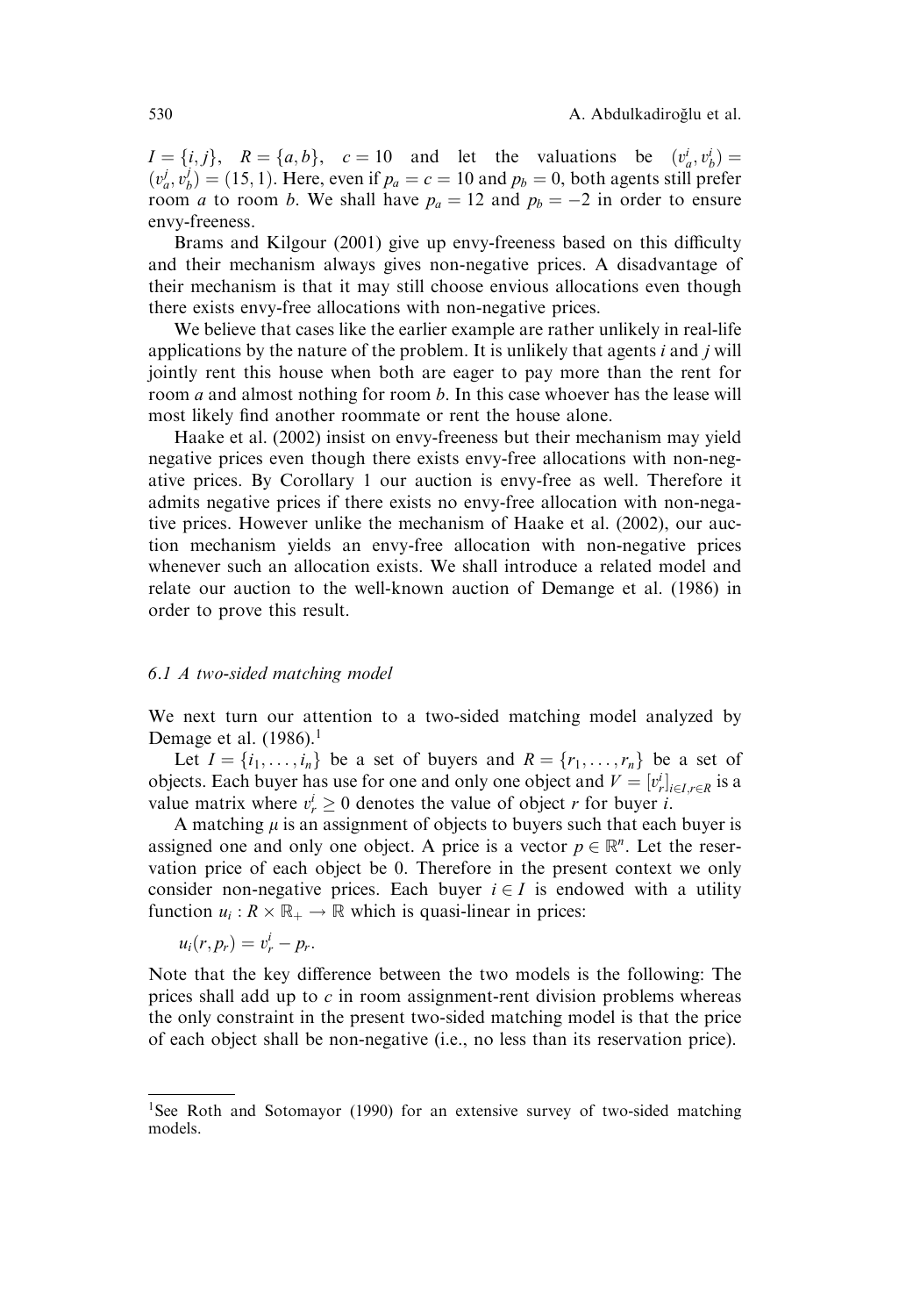As in the case of room assignment-rent division problems, the demand of buyer  $i \in I$  at price  $p \in \mathbb{R}^n_+$  is given by

$$
D_i(p) = \{r \in R : u_i(r, p_r) \ge u_i(s, p_s) \text{ for all } s \in R\}.
$$

Given a price  $p \in \mathbb{R}^n$ , notions of overdemanded set, minimal overdemanded set, full set of overdemanded objects and the price differential  $x(p)$  are defined as in room assignment-rent division problems. The price  $p \in \mathbb{R}^n_+$  is **competitive** if there exists a matching  $\mu$  such that  $\mu_i \in D_i(p)$  for all  $i \in I$ . The pair  $(\mu, p)$  is referred to as a competitive equilibrium. Shapley and Shubik (1972) show that competitive equilibria always exist and there exists a competitive price  $p \in \mathbb{R}_+^n$ such that  $p_r \le q_r$  for all  $r \in R$  and for any competitive price  $q \in \mathbb{R}^n_+$ . We refer to  $p$  as the **buyer-optimal competitive price.** 

## 6.2 Demange, Gale and Sotomayor exact auction

Demange et al. (1986) assumes that the value matrix is integer valued and provides the following auction which yields the buyer-optimal competitive price.

Step 0. Set  $p^0 = (0, \ldots, 0)$ . If there exists no minimal overdemanded set at  $p^0$ then find a matching  $\mu$  such that  $\mu_i \in D_i(p^0)$  for each  $i \in I$ , set  $p^{DGS} = p^0$  and terminate the procedure. Otherwise proceed to Step 1.

In general,

Step t. Pick an arbitrary minimal overdemanded set S at price  $p^{t-1}$ . Let  $p_r^t = p_r^{t-1} + 1$  for each  $r \in S$  and let  $p_r^t = p_r^{t-1}$  for each  $r \in R \setminus S$ . If there exists no minimal overdemanded set at  $p^t$  then find a matching  $\mu$  such that  $\mu_i \in D_i(p^t)$  for each  $i \in I$ , set  $p^{DGS} = p^t$  and terminate the procedure. Otherwise proceed to Step  $t + 1$ .

We refer to this auction as DGS exact auction.

Theorem (Demange, Gale and Sotomayor). DGS exact auction yields the buyer-optimal competitive price.

While Demange et al. (1986) assumes that valuations are integer valued, it is straightforward to extend their auction as well as their result for real-valued valuations.

## 6.3 The modified discrete-price auction

Consider the following price updating rule at any price  $q \in \mathbb{R}^n_+$ : Construct the full set of overdemanded rooms  $OD(q)$  at price q and find  $x(q)$ . Recall that

$$
x(q) = \begin{cases} \min_{j \in J(q)} \left( \tilde{u}_j(q) - \max_{s \in R \setminus OD(q)} u_j(s, q_s) \right) & \text{if } OD(q) \neq \emptyset \\ 0 & \text{if } OD(q) = \emptyset \end{cases}
$$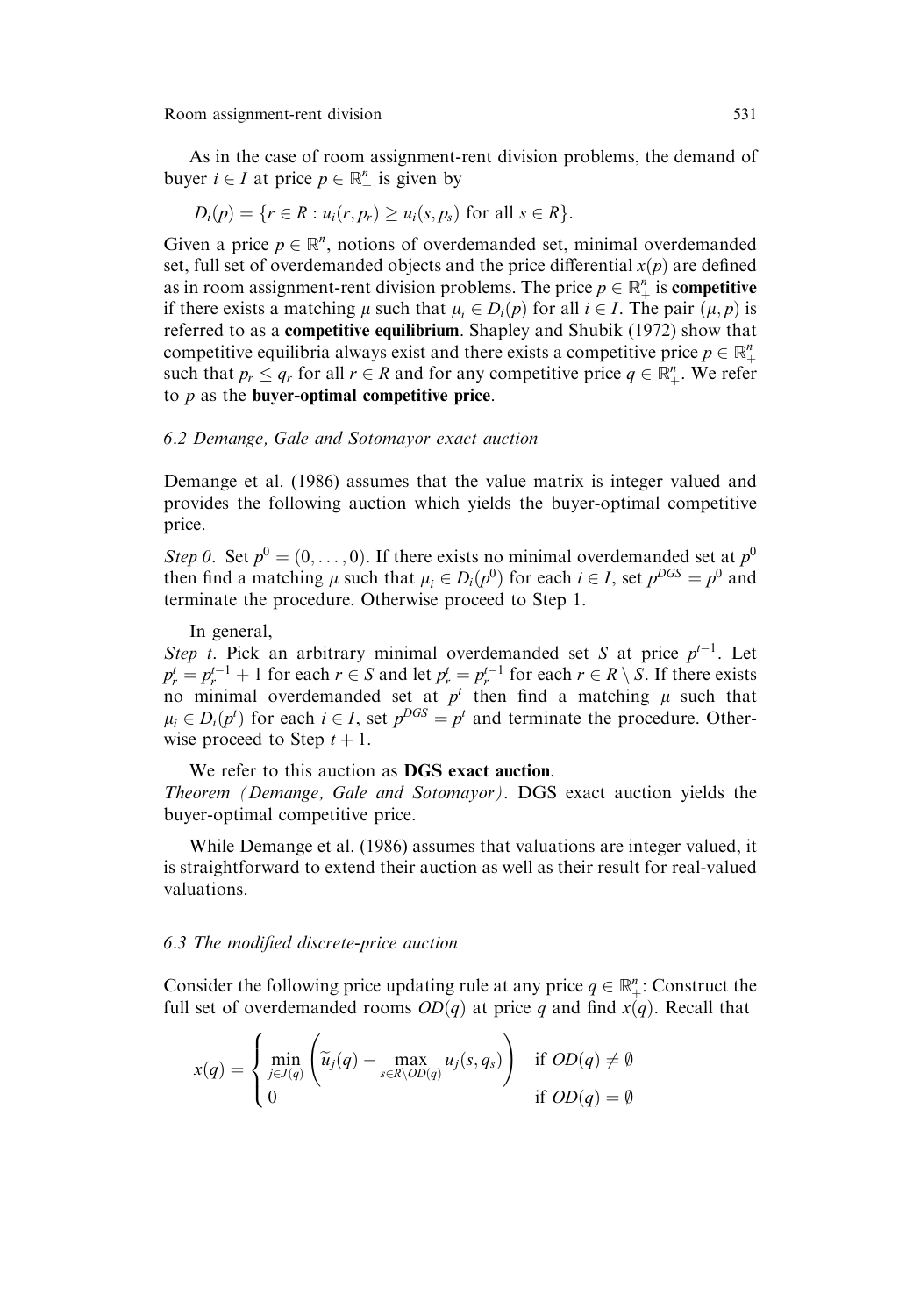For any  $r \in R$  define

$$
g_r(q) = \begin{cases} q_r & \text{if } r \notin OD(q) \\ q_r + x(q) & \text{if } r \in OD(q) \end{cases}
$$

We are now ready to define the **modified discrete-price auction** which will be key to relate our discrete-price auction (and hence our continuous-price auction as well) with DGS exact auction.

Step 0. Set  $q^0 = (0, \ldots, 0)$ . If  $OD(q^0) = \emptyset$  then find a matching  $\mu$  such that  $\mu_i \in D_i(q^0)$  for each  $i \in I$ , set  $q = q^0$  and terminate the procedure. If  $OD(q^0) \neq \emptyset$  then proceed to Step 1.

In general,

Step t. Set  $q_r^t = g_r(q^{t-1})$  for all  $r \in R$ . If  $OD(q^t) = \emptyset$  then find a matching  $\mu$ such that  $\mu_i \in D_i(q^t)$  for each  $i \in I$ , set  $q = q^t$  and terminate the procedure. If  $OD(q^t) \neq \emptyset$  then proceed to Step  $t+1$ .

We need the following lemma in order to relate the modified discrete-price auction and the discrete-price auction.

**Lemma 3.** Let  $p, q \in \mathbb{R}^n$  be such that  $p_r = q_r + k$  for all  $r \in R$  and some  $k \in \mathbb{R}$ . Then

1.  $D(q) = D(p)$  and 2.  $x(q) = x(p)$ .

*Proof.* Fix  $p, q \in \mathbb{R}^n$  and  $k \in \mathbb{R}$  such that  $p_r = q_r + k$  for all  $r \in R$ . Since utilities are quasi-linear in prices, we have  $u_i(r, p_r) = v_r^i - p_r = v_r^i - (q_r + k)$  $= u_i(r, q_r) - k$  for all  $i \in I$  and  $r \in R$ .

1. Fix  $i \in I$ . For any  $r \in R$  we have

$$
r \in D_i(p) \Longleftrightarrow u_i(r, p_r) \ge u_i(s, p_s) \quad \text{for all } s \in R
$$
  

$$
\Longleftrightarrow v_r^i - p_r \ge v_s^i - p_s \quad \text{for all } s \in R
$$
  

$$
\Longleftrightarrow v_r^i - q_r \ge v_s^i - q_s \quad \text{for all } s \in R
$$
  

$$
\Longleftrightarrow u_i(r, q_r) \ge u_i(s, q_s) \quad \text{for all } s \in R
$$
  

$$
\Longleftrightarrow r \in D_i(q)
$$

and hence  $D_i(p) = D_i(q)$ . Since  $i \in I$  is arbitrary we have  $D(p) = D(q)$ .

2. Since  $D(p) = D(q)$  we have  $OD(p) = OD(q)$ ,  $J(p) = J(q)$  and  $\widetilde{u}_i(p) = \widetilde{u}_i(q) - k$  for all  $i \in I$ . Therefore

$$
x(p) = \begin{cases} \min_{j \in J(p)} \left( \tilde{u}_j(p) - \max_{r \in R \setminus OD(p)} u_j(r, p_r) \right) & \text{if } OD(p) \neq \emptyset \\ 0 & \text{if } OD(p) = \emptyset \end{cases}
$$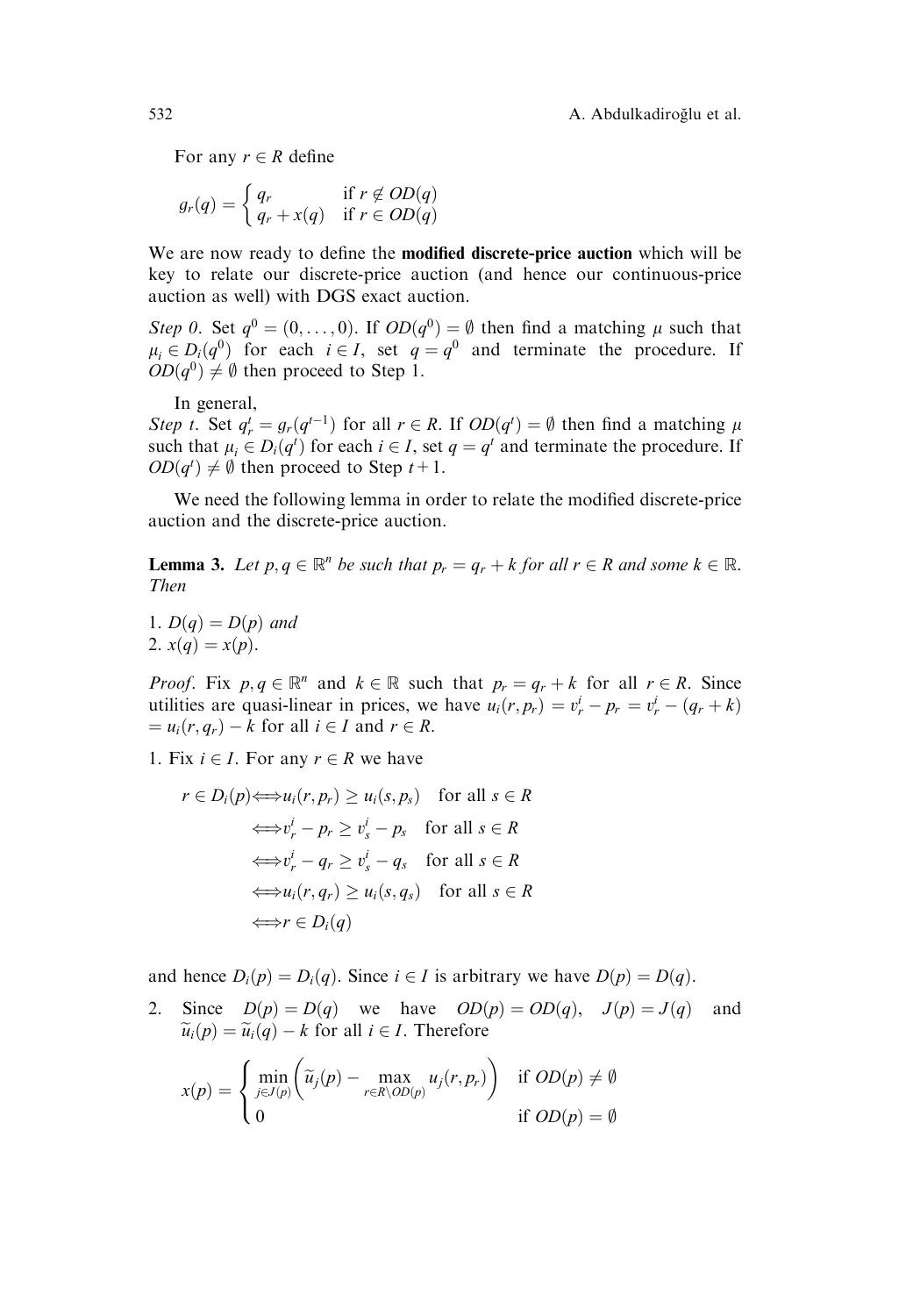$$
= \begin{cases} \min_{j\in J(q)} \left( \widetilde{u}_j(q) - k - \max_{r\in R\setminus OD(q)} \left( u_j(r, q_r) - k \right) \right) & \text{if } OD(q) \neq \emptyset \\ 0 & \text{if } OD(q) = \emptyset \end{cases}
$$

$$
= \begin{cases} \min_{j\in J(q)} \left( \widetilde{u}_j(q) - \max_{r\in R\setminus OD(p)} u_j(r, q_r) \right) & \text{if } OD(q) \neq \emptyset \\ 0 & \text{if } OD(q) = \emptyset \end{cases}
$$

$$
= x(q)
$$

We are ready to relate the modified discrete-price auction and the discreteprice auction. Next we will relate the modified discrete-price auction and DGS exact auction clarifying the relation between our discrete-price auction and DGS exact auction.

**Proposition 4.** Let  $\{p^t\}_{t=0}^T$  be the price sequence obtained by the discrete price auction and  $\{q^{t}\}$  be the price sequence obtained by the modified discreteprice auction. Then the modified discrete-price auction converges in T steps and

$$
p_r^T = q_r^T + \frac{c - \sum_{s \in R} q_s^T}{n} \quad \text{for all } r \in R.
$$

*Proof.* Let  $\{p^t\}_{t=0}^T$  be the price sequence obtained by the discrete price auction and  $\{q^t\}$  be the price sequence obtained by the modified discrete-price auction.

*Claim.* For each  $t \leq T$ , we have

(i) 
$$
q_r^t = p_r^t + \frac{\left(\sum_{t-1 \ge u \ge 0} |OD(p^u)|x(p^u)\right) - c}{n}
$$
 for all  $r \in R$ ,

(ii)  $x(q^t) = x(p^t)$ , and (iii)  $D(q^t) = D(p^t)$ .

*Proof of the Claim.* We will prove the claim by induction. By construction of the modified discrete-price auction we have  $q_r^0 = p_r^0 - \frac{c}{n}$ . Therefore, since The modified discrete-price auction we have  $q_r - p_r = \frac{p_r - p_r}{r}$  $\sum_{t-1 \ge u \ge 0} |OD(p^u)| x(p^u) = 0$  for  $t = 0$ , Claim (i) holds for  $t = 0$ . Moreover by Lemma 3 we have  $D(q^0) = D(p^0)$  and  $x(q^0) = x(p^0)$ . Hence the Claim holds for  $t = 0$ .

Next assume that  $0 \le t^* \le T$  and the Claim holds for  $t < t^*$ . We shall prove that the Claim holds for  $t = t^*$  as well. First note that the assumption ensures that  $OD(q^t) = OD(p^t) \neq \emptyset$  for any  $t < t^*$ . Moreover by construction of the price updating rule  $g_r$  and since the Claim holds for  $t = t^* - 1$ , for any  $r \in R$  we have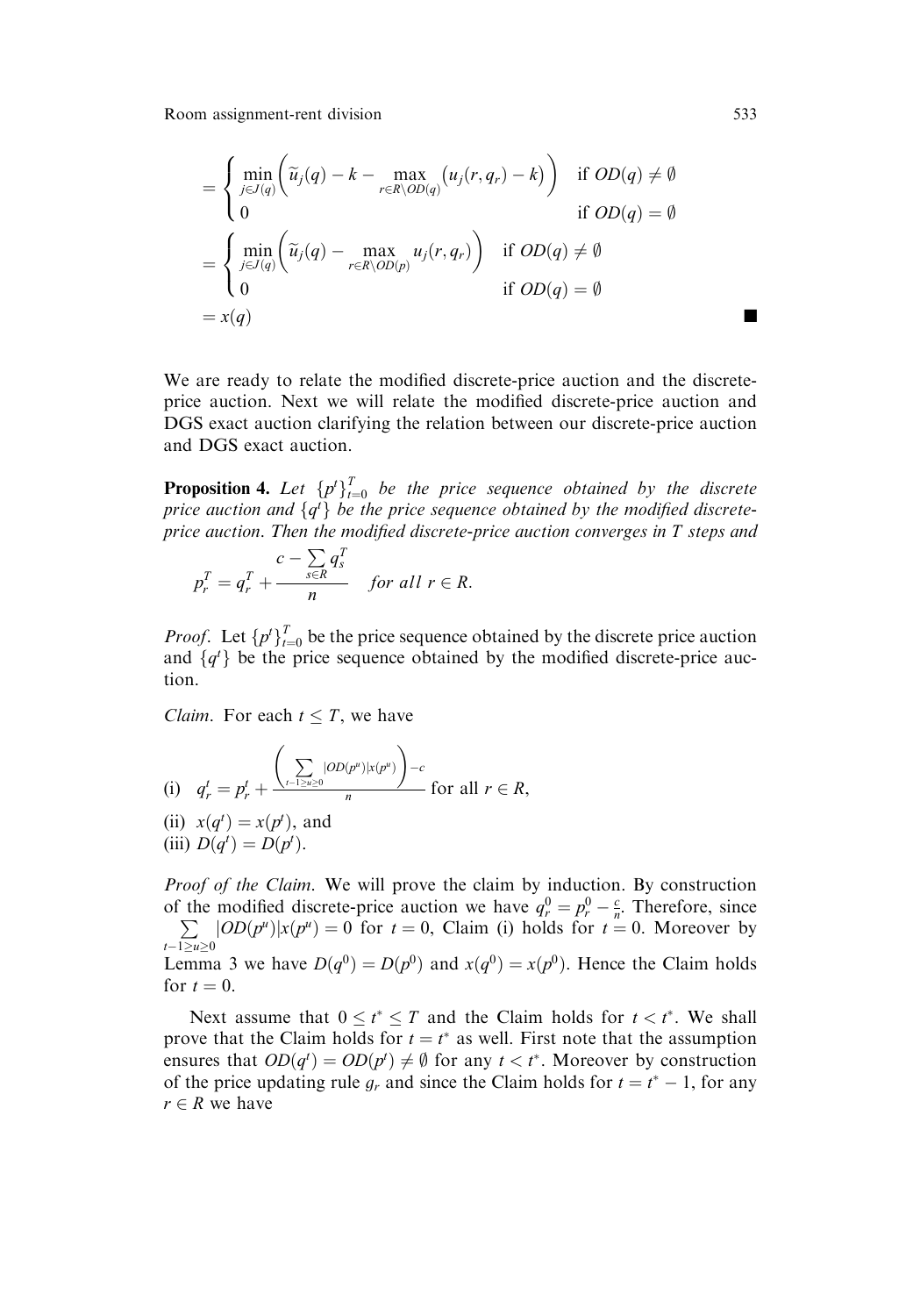j

$$
q_r^r = g_r(q^{r^r-1}) = \begin{cases} q_r^{r^r-1} + x(q^{r^r-1}) & \text{if } r \in OD(q^{r^r-1}) \\ q_r^{r^r-1} + \frac{\left(\sum\limits_{r^r-2 \ge u \ge 0} |OD(p^u)|x(p^u)\right) - c}{n} & \text{if } r \notin OD(q^{r^r-1}) \\ p_r^{r^r-1} + \frac{\left(\sum\limits_{r^r-2 \ge u \ge 0} |OD(p^u)|x(p^u)\right) - c}{n} & \text{if } r \notin OD(p^{r^r-1}) \\ p_r^{r^r-1} + \frac{\left(\sum\limits_{r^r-2 \ge u \ge 0} |OD(p^u)|x(p^u)\right) - c}{n} & \text{if } r \notin OD(p^{r^r-1}) \\ \text{if } r \in OD(p^{r^r-1}) \\ \text{if } r \in OD(p^{r^r-1}) \\ p_r^{r^r-1} + \frac{\left(\sum\limits_{r^r-2 \ge u \ge 0} |OD(p^u)|x(p^u)\right) - c}{n} \\ \text{if } r \notin OD(p^{r^r-1}) \\ \text{if } r \notin OD(p^{r^r-1}) \\ \text{if } r \notin OD(p^{r^r-1}) \\ \text{if } r \notin OD(p^{r^r-1}) \\ \text{if } r \in OD(p^{r^r-1}) \\ \text{if } r \in OD(p^{r^r-1}) \\ \text{if } r \in OD(p^{r^r-1}) \\ p_r^{r^r-1} - \frac{|OD(p^{r^r-1})|}{n}x(p^{r^r-1}) & \text{if } r \in OD(p^{r^r-1}) \\ p_r^{r^r-1} - \frac{|OD(p^{r^r-1})|}{n}x(p^{r^r-1}) & \text{if } r \notin OD(p^{r^r-1}) \\ \text{if } r \in OD(p^{r^r-1}) \\ \text{if } r \in OD(p^{r^r-1}) \\ \text{if } r \in OD(p^{r^r-1}) \\ \text{if } r \in OD(p^{r^r-1}) \\ \text{if } r \in OD(p^{r^r-1}) \\ \end{cases}
$$

and hence Claim (i) holds for  $t = t^*$ . Moreover by Lemma 3 we have  $D(q^{t^*}) = D(p^{t^*})$  as well as  $x(q^{t^*}) = x(p^{t^*})$  completing the proof of the Claim.

We are now ready to complete the proof of Proposition 4. Let

$$
\sigma = \sum_{T-1 \ge u \ge 0} |OD(p^u)| x(p^u).
$$

By the Claim we have  $q_r^T = p_r^T + \frac{\sigma - c}{n}$  for all  $r \in R$ . This together with equality  $\sum_{r=1}^{\infty} n_r^T = a$  imply that for any room  $r \in R$  we have  $s \in R$  $p_s^T = c$  imply that for any room  $r \in R$  we have

$$
q_r^T + \frac{c - \sum_{s \in R} q_s^T}{n} = p_r^T + \frac{\sigma - c}{n} + \frac{c - \sum_{s \in R} (p_s^T + \frac{\sigma - c}{n})}{n}
$$

$$
= p_r^T + \frac{\sigma - c}{n} + \frac{c - c - n\frac{(\sigma - c)}{n}}{n}
$$

$$
= p_r^T
$$

showing the desired equality. Moreover by the Claim we have  $D(q^T) = D(p^T)$ and therefore  $OD(p^T) = \emptyset$  implies  $OD(q^T) = \emptyset$ . Hence the modified discreteprice auction converges in  $T$  steps as well.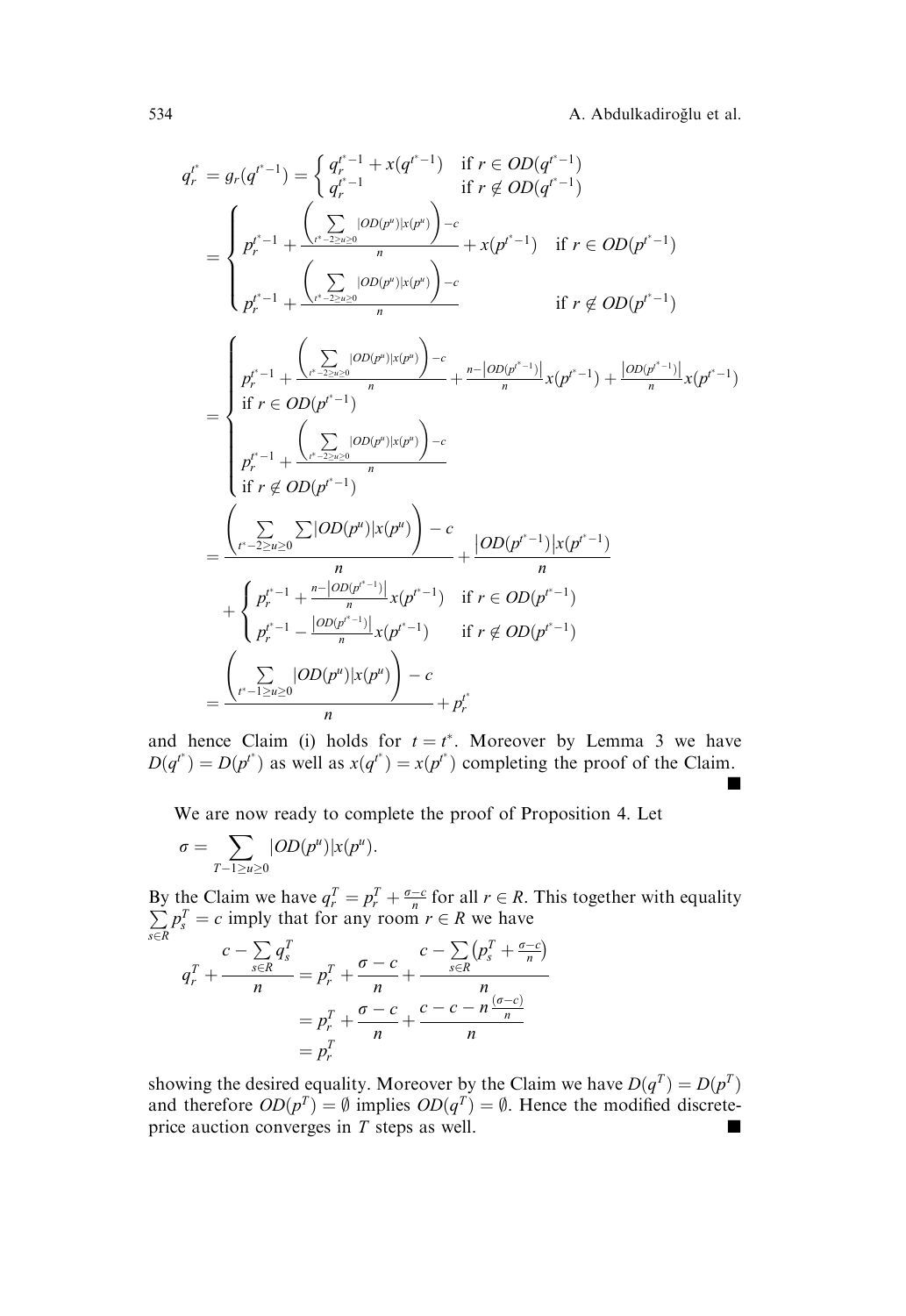6.4 Equivalence of DGS exact auction and the modified discrete price auction

We are now ready to relate the modified discrete-price auction and DGS exact auction: Both auctions yield the buyer-optimal competitive price.

**Proposition 5.** Let  ${q^t}_{t=0}^T$  be the price sequence obtained by the modified discrete-price auction and let  $p^{DGS}$  be the final price obtained by  $DGS$  exact auction. We have  $q^T = p^{DGS}$ .

*Proof.* We will consider a general format of DGS exact auction where prices of rooms in a minimal overdemanded set are increased by a sufficiently small increment. Let  ${q<sup>t</sup>}_{t=0}^T$  be the price sequence obtained by the modified discrete-price auction. Recall that initial price vector is  $(0, \ldots, 0)$  for the modified discrete-price auction as well as DGS exact auction. We will show that by an appropriate choice of

1. the order of minimal overdemanded sets and

2. the price increments,

price  $q<sup>1</sup>$  can be reached by DGS exact auction. Iteration of the same argument shows that prices  $q^2, \ldots, q^T$  can as well be reached by DGS exact price auction. Once  $q^T$  has been reached,  $OD(q^T) = \emptyset$  implies that there exists no minimal overdemanded set and hence DGS exact auction terminates yielding  $p^{DGS} = q^T$ .

For any  $p \in \mathbb{R}^n$ , recall the construction of  $OD(p)$ : We find all minimal overdemanded sets. We remove these rooms from the demand of each agent and find the minimal overdemanded sets for the modified demand profiles. We proceed in a similar way until there exists no minimal overdemanded set for the modified demand profiles. The full set of overdemanded rooms  $OD(p)$ is the union of each of the sets encountered in the procedure.

For  $p = q^0 = (0, \ldots, 0)$  let  $S_1^1, \ldots, S_{m_1}^1$  be minimal overdemanded sets, let  $S_1^2, \ldots, S_{m_2}^2$  be minimal overdemanded sets once  $\bigcup_{\alpha=1}^{m_1} S_{\alpha}^1$  has been removed from the demands,..., let  $S_1^k, \ldots, S_{m_k}^k$  be the last group of minimal overde-<br>manded sets once  $\bigcup_{\beta=1}^{k-1} \left( \bigcup_{\alpha=1}^{m_\beta} S_\alpha^\beta \right)$  has been removed from the demands. Define

$$
y(q^0) = \min_{i \in I, r \in R \setminus D_i(q^0)} \left( \widetilde{u}_i(q^0) - u_i(r, q^0) \right)
$$

Note that  $y(q^0) > 0$  provided that  $OD(q^0) \neq \emptyset$  and moreover

$$
y(q^0) \leq x(q^0) = \min_{i \in J(q^0)} \left( \widetilde{u}_i(q^0) - \max_{s \in R \setminus OD(q^0)} u_i(s, q_s^0) \right).
$$

Pick an integer  $\ell^0$  such that  $\frac{x(q^0)}{\ell^0} < y(q^0)$  and let  $\epsilon^0 = \frac{x(q^0)}{\ell^0}$ . The following pair of observations will be key to our proof.

Observation 1. Consider an increase in some of the prices while the remaining prices stay put. A minimal overdemanded set S remains minimal overdemanded provided that prices of the rooms in S stay put.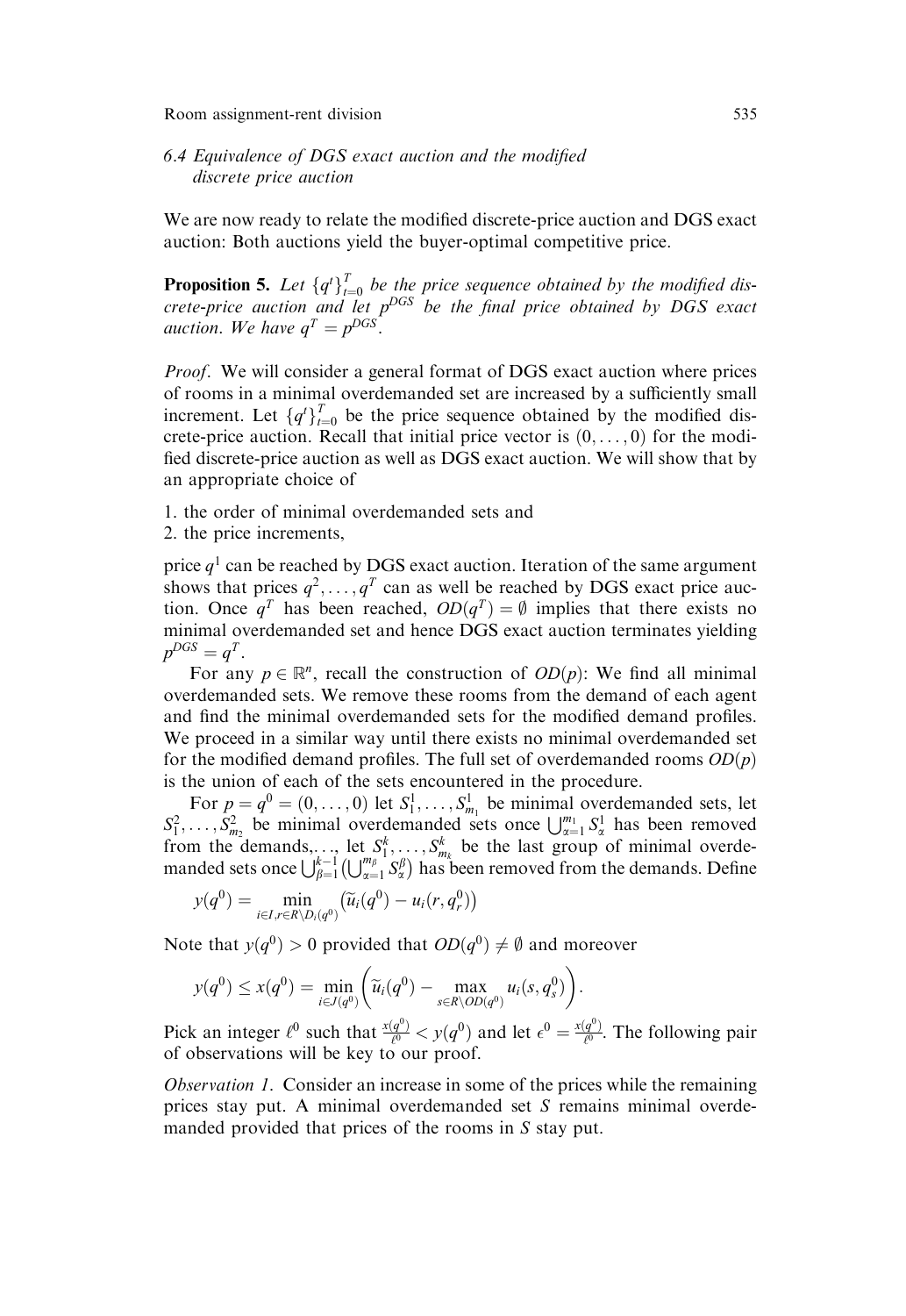*Observation 2.* Suppose prices of all rooms in  $\bigcup_{\alpha=1}^{m_1} S_{\alpha}^1$  increase by  $\epsilon^0$  and the remaining prices stay put. Then each of  $S_1^2, \ldots, S_{m_2}^2$  becomes a minimal overdemanded set at updated prices. Similarly if prices of all rooms in  $\bigcup_{\beta=1}^2 \left(\bigcup_{\alpha=1}^{m_\beta} S_\alpha^\beta\right)$  increase by  $\epsilon^0$  while the remaining prices stay put then each of  $S_1^3, \ldots, S_{m_3}^3$  becomes a minimal overdemanded set at updated prices, and so on.

Consider DGS exact price auction and initially set the price at  $p = q^0 = (0, \dots, 0)$ :  $S_1^1$  is a minimal overdemanded set, increase prices of all rooms in  $S_1^1$  by  $\epsilon^0$ . Next consider  $S_2^1$  which was a minimal overdemanded set at  $q<sup>0</sup>$  and which remains a minimal overdemanded set at updated prices by Observation 1. Increase prices of all rooms in  $S_2^1$  by  $\epsilon^0$  as well. Similarly consider each of the sets  $S_3^1, \ldots, S_{m_1}^1$  one at a time and increase prices of all rooms in these sets by  $\epsilon^0$  one set at a time. At this point prices of all rooms in each of the minimally overdemanded sets at  $q^0$  is increased by  $\epsilon^0$  and by Observation 2 each of  $S_1^2, \ldots, S_{m_2}^2$  became a minimally overdemanded set at the updated prices. Similarly consider each of the sets  $S_1^2, \ldots, S_{m_2}^2$  one at a time and increase prices of all rooms in these sets by  $\epsilon^0$  one set at a time. Following in a similar way we will reach a price vector  $p$  via DGS exact auction where  $p_r = \epsilon^0$  for  $r \in OD(q^0)$  and  $p_r = 0$  for  $r \notin OD(q^0)$ .

Here the key observation is the following: Since  $\epsilon^0 < x(q^0)$  and since the price of each room in  $OD(q^0)$  has only increased by  $\epsilon^0$  we have  $OD(p) = OD(q^0)$ . (Recall that  $x(q^0)$  is the minimum price differential needed for the full set of overdemanded rooms to change). Therefore we can replicate the same sequence of price increases  $\ell^0 - 1$  additional times through DGS exact auction. When we do that we reach to a price  $p$  with  $p_r = \ell^0 \epsilon^0 = x(q^0) = q_r^1$  for each  $r \in OD(q^0)$  and  $p_r = 0 = q_r^1$  for each  $r \notin OD(q^0)$ . Hence we reach  $p = q^1$  via DGS exact auction.

Next construct  $OD(q^1)$ , define

$$
y(q^1) = \min_{i \in I, r \in R \setminus D_i(q^1)} (\widetilde{u}_i(q^1) - u_i(r, q^1_r)),
$$

let the integer  $\ell^1$  be such that  $\frac{x(q^1)}{\ell^1} < y(q^1)$  and let  $\epsilon^1 = \frac{x(q^1)}{\ell^1}$ . Iterating the earlier arguments we can first increase prices of all rooms in  $OD(q<sup>1</sup>)$  by  $\epsilon<sup>1</sup>$  and replicate this an additional  $\ell^1 - 1$  times to reach  $p = q^2$  via DGS exact auction. Proceeding in a similar way we can reach  $p = q<sup>T</sup>$  via DGS exact auction. Once we reach  $p = q^T$ , since  $OD(q^T) = \emptyset$  there are no minimal overdemanded sets and hence DGS exact auction terminates. Therefore  $q^T = p^{DGS}$ .

## 6.5 If there are envy-free allocations at non-negative prices then our auction will find one

We are finally ready to show that if there exists envy-free allocations with non-negative prices, then our auction yields such an allocation.

**Theorem 2.** Let  $(\mu, p) \in \mathcal{M} \times \mathcal{P}$  be the outcome of our continuous-price auction (or equivalently the discrete-price auction). We have  $p_r \geq 0$  for all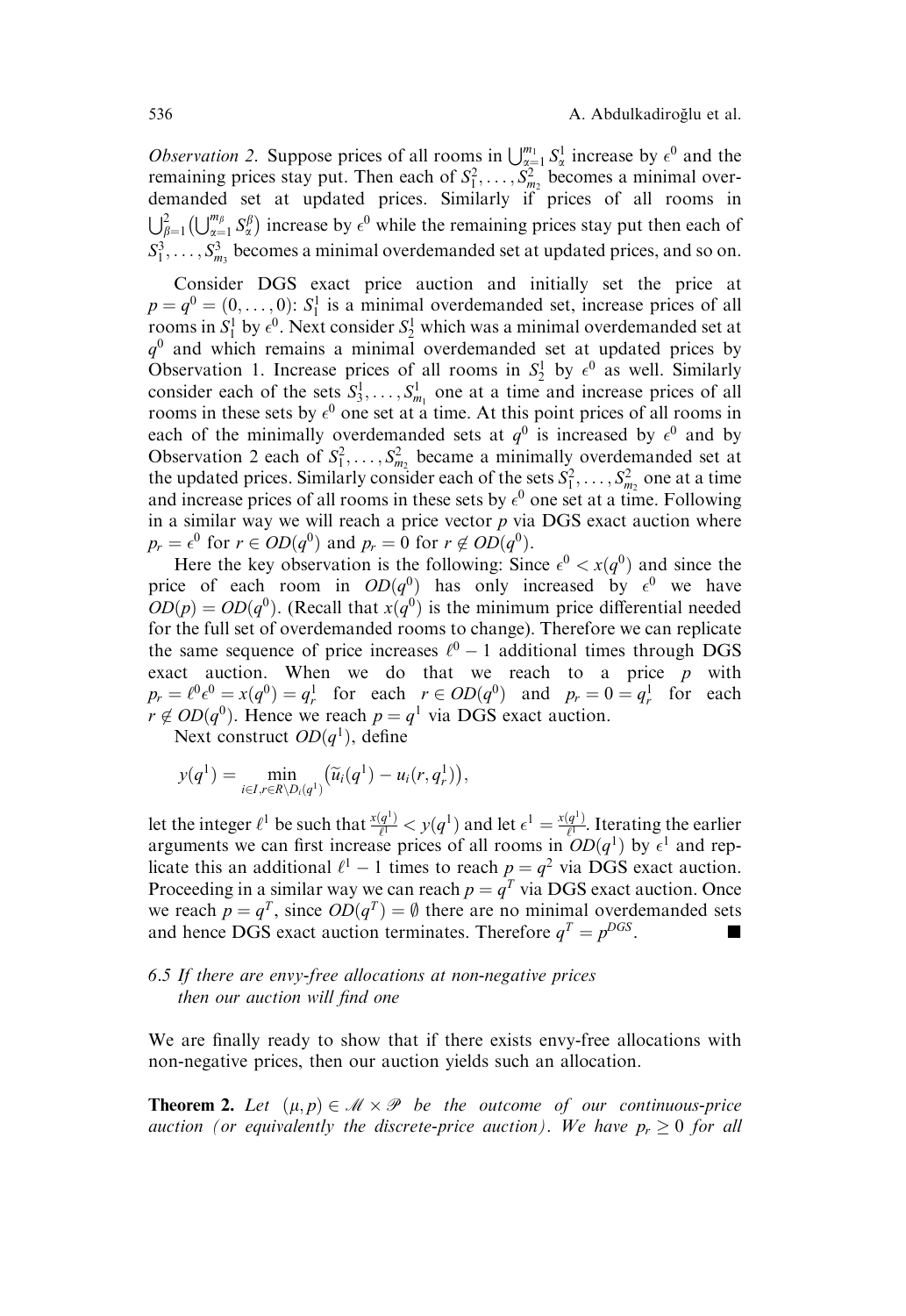$r \in R$  if and only if there exists an envy-free allocation with non-negative prices.

*Proof.* Let  $\langle I, R, V, c \rangle$  be a room assignment-rent division problem and let  $(\mu, p) \in \mathcal{M} \times \mathcal{P}$  be the outcome of our continuous-price auction. By Corollary 1,  $(\mu, p)$  is envy-free and therefore the only if part of the theorem holds immediately.

Conversely suppose that there exists an envy-free allocation  $(\eta, q) \in \mathcal{M} \times \mathcal{P}$  with  $q_r \geq 0$  for all  $r \in R$ . Consider the two-sided matching market  $\langle I, R, V \rangle$ . By Proposition 1 we have  $\eta_i \in D_i(q)$  for all  $i \in I$  and therefore q is a competitive price. Let  $q<sup>T</sup>$  be the price obtained by the modified discrete-price auction and let  $p^{DGS}$  be the price obtained by DGS exact auction. By Proposition 5 we have  $p^{DGS} = q^T$  and since  $p^{DGS}$  is the buyer optimal competitive price we have  $q_r^T \leq q_r$  for all  $r \in R$ . Therefore  $\sum_{s \in R}$ <br>By Proposition 4 we have  $q_s^T \leq \sum_{s \in R} q_s = c.$ By Proposition 4 we have

$$
p_r^T = q_r^T + \frac{c - \sum_{s \in R} q_s^T}{n}
$$

for all  $r \in R$  and therefore  $p_r^T \ge q_r^T \ge 0$  for all  $r \in R$  completing the proof.  $\blacksquare$ 

#### 7 Conclusion

In this paper we propose an efficient auction for room assignment-rent division problems. Our auction is inspired by the market mechanism and it has two key advantages over existing mechanisms: (i) its outcome is always envy-free and (ii) it yields non-negative prices unless there exists no envy-free allocation with non-negative prices. Based on these properties we believe our auction mechanism can be used in real-life applications.

An important limitation of our mechanism is its vulnerability to strategic preference manipulation.<sup>2</sup> That is, our mechanism is not strategy-proof. Alkan et al. (1991) show that there exists no mechanism which is both envy-free and strategy-proof.<sup>3</sup> Hence one cannot insist on both envy-freeness and strategy-proofness. Analyzing equilibria of preference manipulation games induced by our auction mechanism is an important and interesting exercise but this is beyond the scope of the current paper.

<sup>&</sup>lt;sup>2</sup>The market mechanism is typically vulnerable to preference manipulation in most resource allocation problems. An important exception was shown by Roth (1982) in the context of housing markets (Shapley and Scarf 1974).

<sup>&</sup>lt;sup>3</sup>It is possible to construct strategy-proof mechanisms by giving up envy-freeness. For example one can fix a rent division, fix an initial matching to be interpreted as an initial endowment and find the competitive allocation of the induced housing market. See Miyagawa (2001) and Svensson and Larsson (2002) for a similar approach in housing markets with monetary transfers.